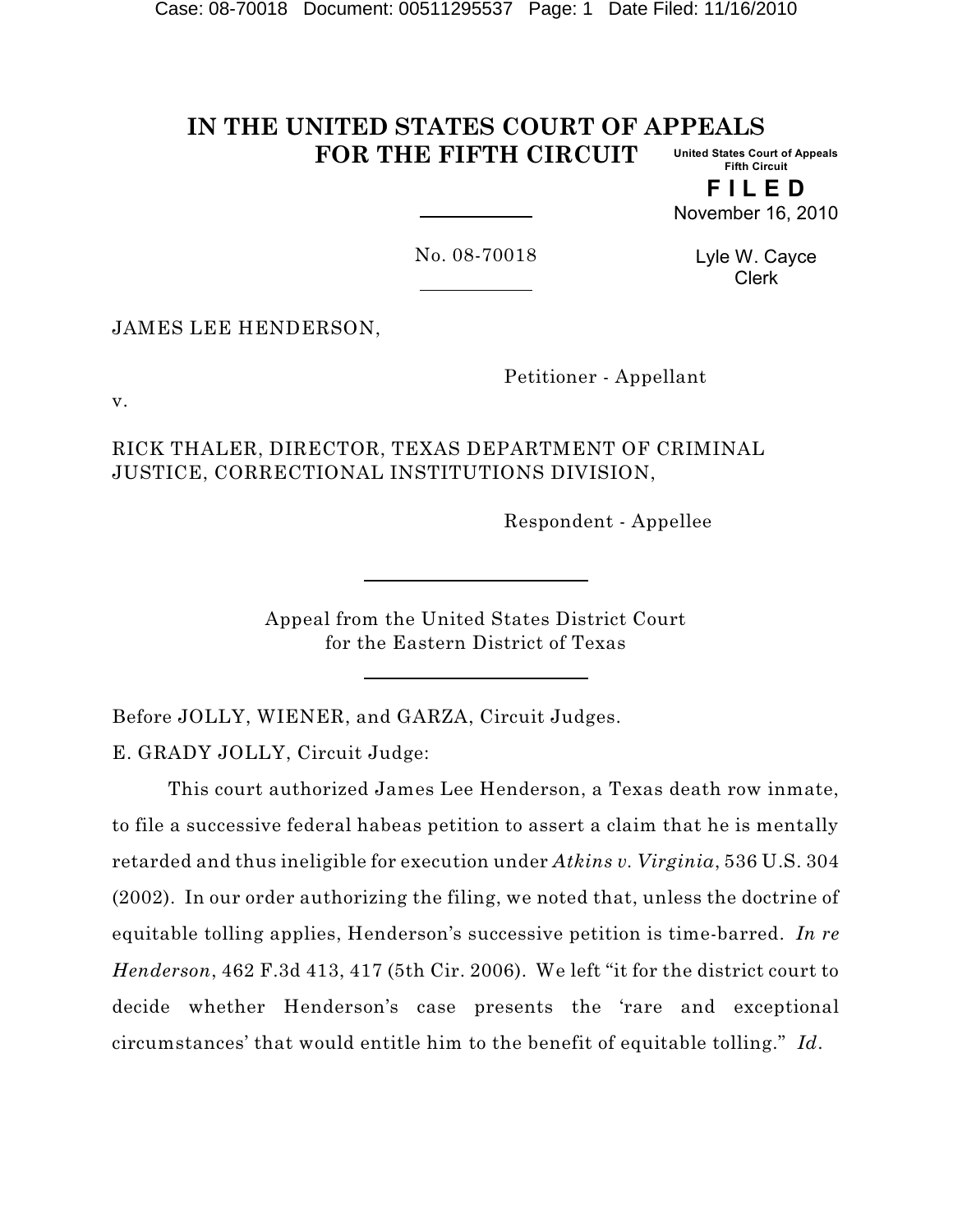The district court held that Henderson is not entitled to equitable tolling and did not reach the question whether the state court unreasonably determined that Henderson is not mentally retarded. The district court granted a certificate of appealability (COA) for two issues that are now before us for resolution: (1) whether Henderson's mental retardation claim is time-barred because he is not entitled to equitable tolling; and (2) whether the court nevertheless should reach the merits of Henderson's mental retardation claim because he is "innocent" of the death penalty.

I.

Henderson was convicted and sentenced to death for the October 1993 capital murder of Martha Lennox in Clarksville, Texas. His conviction and sentence were affirmed on direct appeal. *Henderson v. State*, No. 71,928 (Tex. Crim. App. 1996) (unpublished). He did not file a petition for a writ of certiorari.

On March 5, 1997, the trial court appointed Pamela Campbell to represent Henderson in state habeas proceedings. In Henderson's first state habeas application, filed on August 28, 1997, he raised claims of ineffective assistance of counsel. On July 8, 1998, the Texas Court of Criminal Appeals denied relief. *Ex parte Henderson*, No. 37,658-01 (Tex. Crim. App. July 8, 1998), *cert. denied*, 525 U.S. 1004 (1998).

On August 7, 1998, Henderson filed a motion for appointment of counsel in federal district court. The district court granted the motion on August 24, appointing Clifton Holmes and Eric Albritton (who currently represents Henderson on his *Atkins* claim) to represent Henderson. On October 27, 1998, the district court entered a scheduling order setting a deadline of January 4, 1999, for Henderson to file his federal habeas petition. The district court also stayed Henderson's execution, which was set for December 2, 1998.

In December 1998, Henderson's federal habeas counsel's investigator obtained a series of sworn statements from Deon Williams, who had testified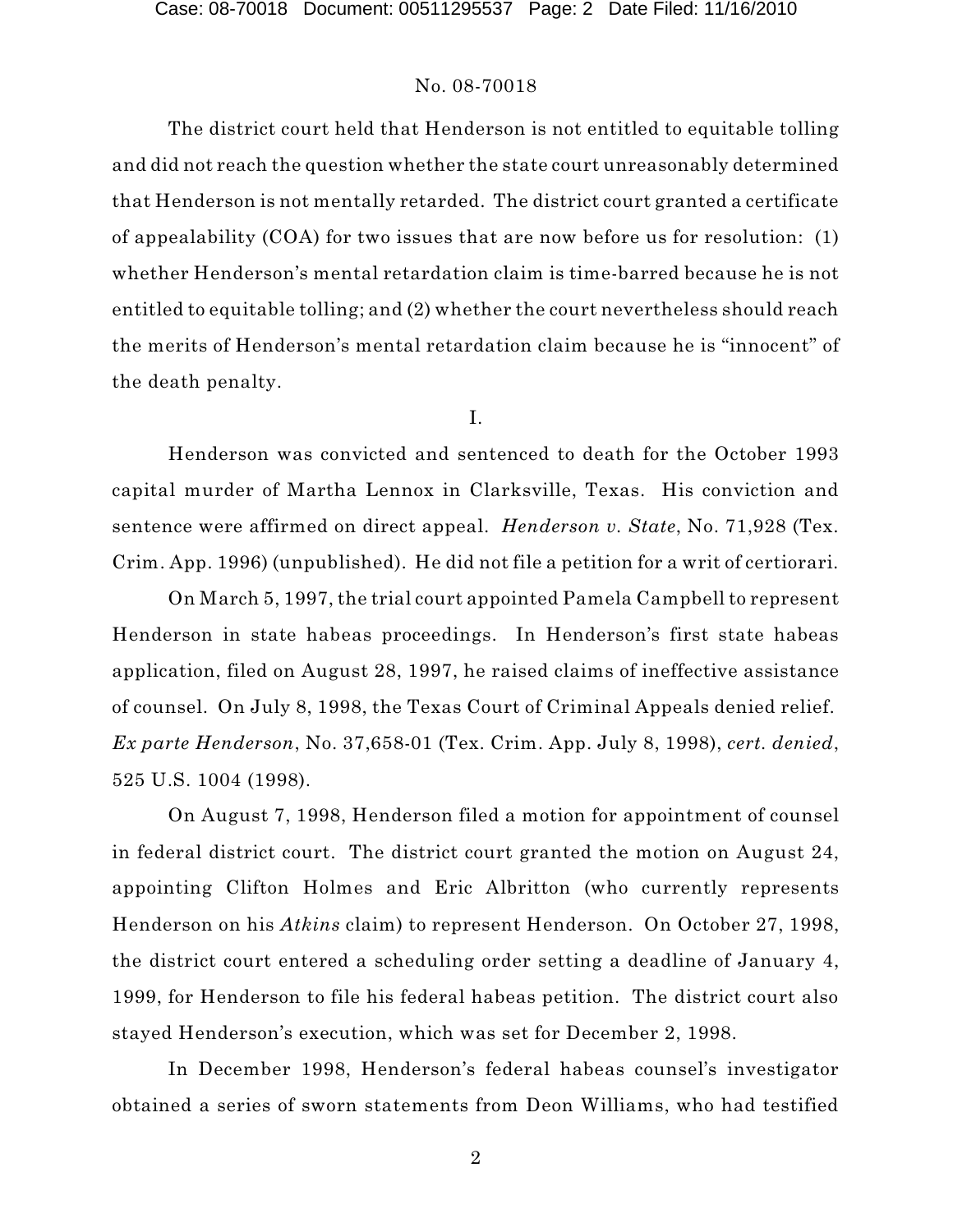against Henderson at trial, in which Williams recanted much of his trial testimony. On December 31, 1998, Henderson filed a motion in federal court to vacate the scheduling order. That same day, he filed a successive state habeas application in the trial court, raising claims of perjured testimony based on Williams's recantation. The state habeas application was prepared by Clifton Holmes and Eric Albritton, the same attorneys the district court had appointed to represent Henderson in the federal habeas proceedings. On January 12, 1999, the district court entered an order granting Henderson's motion to vacate the scheduling order. In that order, the court stated that it expected Henderson to inform the court of the status of his state habeas application (which at that time was pending before the Texas Court of Criminal Appeals) by January 27, 1999.

Henderson complied by filing his federal habeas petition on January 27, 1999. It was held in abeyance pending the Texas court's ruling on Henderson's successive state habeas application. On October 27, 1999, the Texas Court of Criminal Appeals dismissed Henderson's second state habeas application as an abuse of the writ. Henderson next filed an amended federal habeas petition on March 1, 2000, asserting the claims regarding Deon Williams's recantation, that he had exhausted in his second state habeas application.

The district court conducted an evidentiary hearing in March 2001, and denied Henderson's petition for federal habeas relief that September. It granted a certificate of appealability on November 30, 2001.

On June 20, 2002, while Henderson's appeal of the district court's denial of habeas relief was pending in this court, the Supreme Court of the United States issued its opinion in *Atkins*, barring execution of mentally retarded prisoners.

On June 9, 2003, this court affirmed the district court's denial of habeas relief and denied Henderson's request to expand the COA. *Henderson v. Cockrell*, 333 F.3d 592 (5th Cir. 2003). Henderson filed a petition for rehearing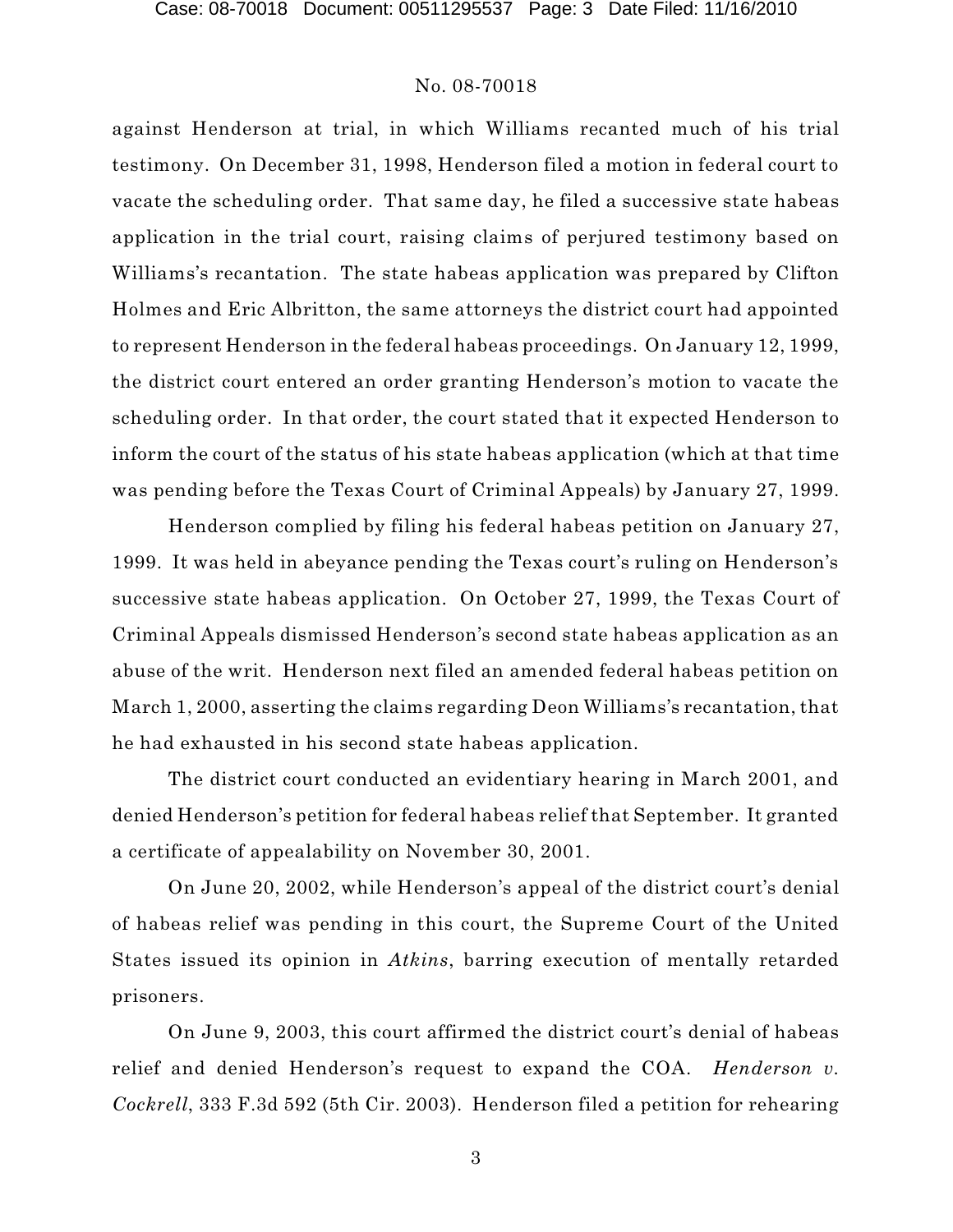en banc on June 30, which this court denied on July 15, 2003. The Supreme Court denied Henderson's petition for a writ of certiorari on January 26, 2004. *Henderson v. Dretke*, 540 U.S. 1163 (2004).

On January 16, 2004, ten days before the Supreme Court denied certiorari, Henderson was evaluated by a psychologist, Dr. Susana Rosin. Dr. Rosin completed her report on March 19, 2004. Five days later, on March 24 (fiftyseven days after the Supreme Court denied certiorari), Henderson filed a third state habeas application in which he presented his *Atkins* claim. On April 24, 2004, the Texas Court of Criminal Appeals remanded the case to the trial court, finding that Henderson had presented facts which, if true, might entitle him to relief. *Ex parte Henderson*, No. 37,658-03 (Tex. Crim. App. 2004) (unpublished).

On remand, the trial court conducted a hearing and entered findings of fact and conclusions of law, recommending that Henderson's *Atkins* claim be denied. On January 25, 2006, the Texas Court of Criminal Appeals denied relief, holding that Henderson had failed to show by a preponderance of the evidence that he is mentally retarded. *Ex parte Henderson*, No. WR-37,658-03 (Tex. Crim. App. Jan. 25, 2006) (unpublished).

About forty days later, on March 6, 2006, Henderson filed with this court a motion for authorization to file a successive habeas petition, attaching a copy of the proposed petition. On August 23, 2006, this court granted Henderson's motion to file a successive habeas petition. *In re Henderson*, 462 F.3d 413. In our order granting the motion, we noted that neither party had presented us with a complete transcript of the testimony presented at the state habeas evidentiary hearing. *Id*. at 416 n.3. We concluded, based on the limited materials available to us, that Henderson had made a *prima facie* showing of mental retardation. *Id*. at 417. We noted that, unless equitable tolling applies, Henderson's successive habeas petition is time-barred. *Id*. We left "it for the district court to decide whether Henderson's case presents the 'rare and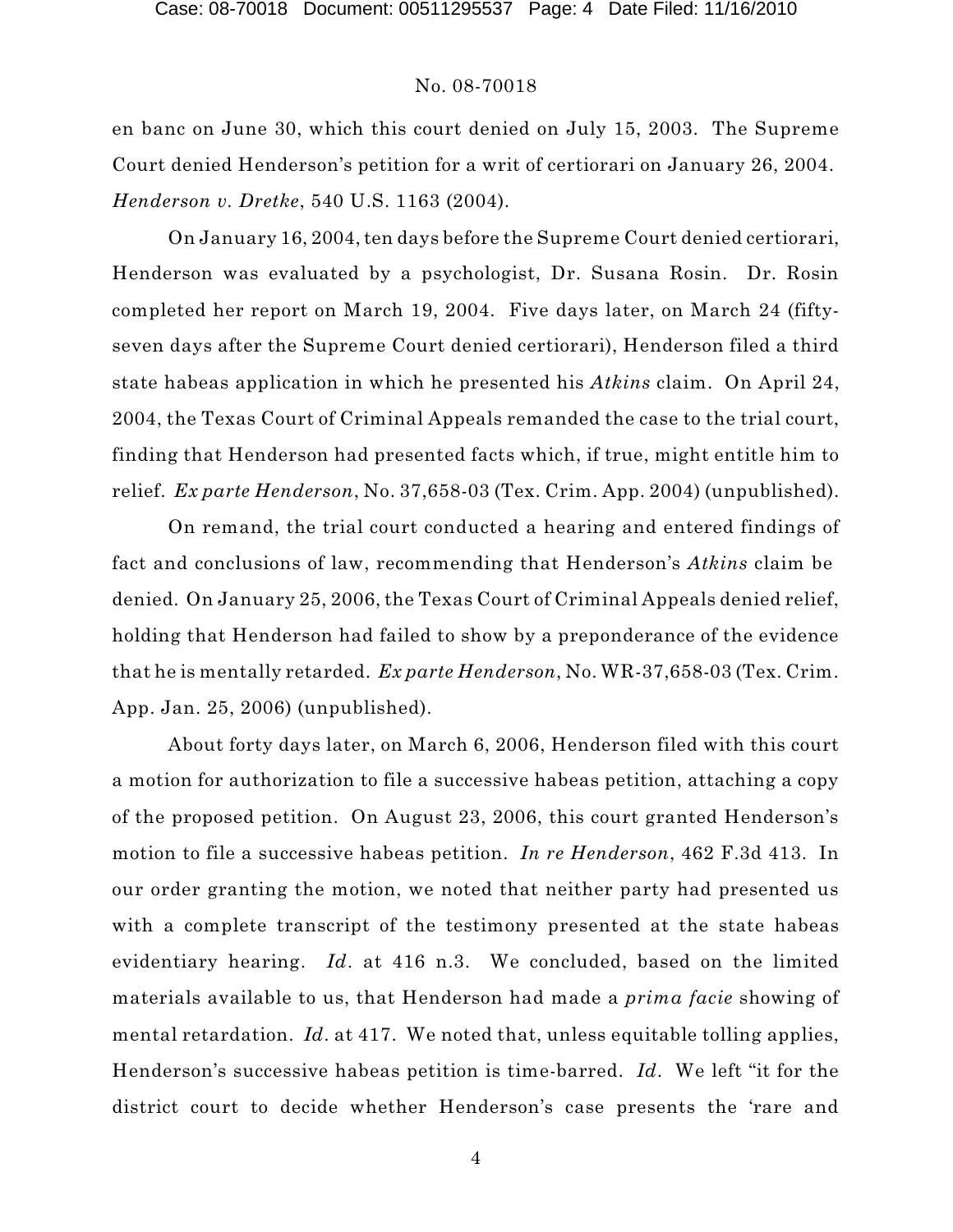exceptional circumstances' that would entitle him to the benefit of equitable tolling." *Id*.

Henderson filed his successive federal habeas petition in the district court the following day, August 24, 2006.

On March 31, 2008, the district court denied relief, holding that Henderson's petition is barred by the statute of limitations. *Henderson v. Quarterman*, No. 1:06-CV-507, 2008 WL 906259 (E.D. Tex. 2008). The district court assumed that the Texas "two-forum rule" $^{\rm h}$  presented a rare and exceptional circumstance for the purposes of equitable tolling. The court concluded, however, that Henderson did not pursue his claim diligently and was not entitled to equitable tolling because (1) fifty-seven days passed between the denial of certiorari (which ended the two-forum rule impediment to filing) and the filing of his state *Atkins* petition, (2) Henderson did not file anything in federal court while his state petition was pending, even after the two-forum rule was modified; and (3) forty days passed between the Court of Criminal Appeals denying the state *Atkins* writ and Henderson's filing of the motion for authorization to file a successive federal habeas petition.

The district court granted a COA for two issues:

(1) whether Henderson's *Atkins* claim is time-barred because he is not entitled to equitable tolling; and

(2) whether the court should reach the merits of Henderson's *Atkins* claim because he is "innocent" of the death penalty.

 $^1$  Between 1972 and February 2004, Texas courts applied the "two-forum rule" to dismiss state habeas applications filed while federal habeas applications challenging the same conviction were pending. *See Ex parte Powers*, 487 S.W.2d 101 (Tex. Crim. App. 1972). The two-forum rule was modified on February 11, 2004, in *Ex parte Soffar*, 143 S.W.3d 804, 806-07 (Tex. Crim. App. 2004). Under the modified rule, the Texas Court of Criminal Appeals will "permit consideration of the merits of a subsequent writ . . . if the federal court having jurisdiction over a parallel writ enters an order staying all of its proceedings for the applicant to return to the appropriate Texas court to exhaust his state remedies." *Id*. at 807.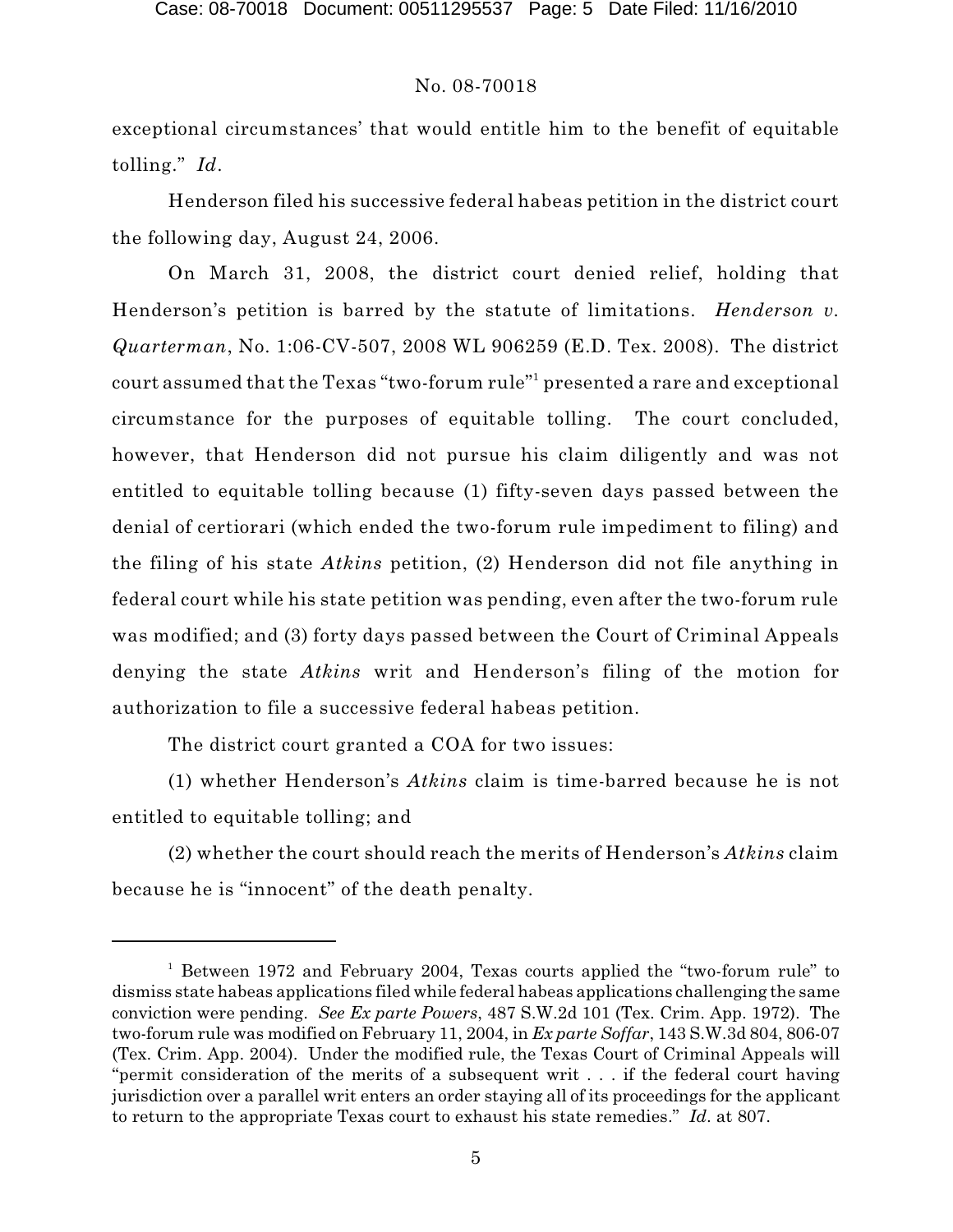We heard oral argument on these issues in November 2009. At that time, the parties noted that the Supreme Court had granted certiorari in *Holland v. Florida*, 539 F.3d 1334 (11th Cir. 2008), *cert. granted*, 130 S.Ct. 398 (Oct. 13, 2009). We held this case in abeyance, pending the Supreme Court's decision in *Holland*, which was handed down on June 14. 130 S. Ct. 2549 (2010). At our direction, the parties filed supplemental letter briefs addressing the application of *Holland* to the facts of Henderson's case.

We now turn to address Henderson's argument that he is entitled to equitable tolling.

## II.

### A.

The Antiterrorism and Effective Death Penalty Act (AEDPA) provides a one-year limitations period for filing habeas applications. 28 U.S.C. § 2244(d)(1). In cases such as Henderson's, the one-year period commences on "the date on which the constitutional right asserted was . . . newly recognized by the Supreme Court and made retroactively applicable to cases on collateral review." 28 U.S.C. § 2244(d)(1)(C). The constitutional right asserted by Henderson was recognized by the Supreme Court in *Atkins*, which was decided on June 20, 2002. The limitations period commenced on that date and expired on June 20, 2003. Henderson did not file his *Atkins* petition until August 24, 2006. Accordingly, unless equitable tolling applies, it plainly is time-barred.

At the time the district court ruled on Henderson's equitable tolling claim, the Supreme Court had not decided whether the AEDPA limitations period may be equitably tolled. In *Lawrence v. Florida*, 549 U.S. 327, 336 (2007), the Court assumed without deciding that equitable tolling is available. The Court stated that, to be entitled to equitable tolling, the petitioner "must show (1) that he has been pursuing his rights diligently, and (2) that some extraordinary circumstance stood in his way and prevented timely filing." *Id*. (internal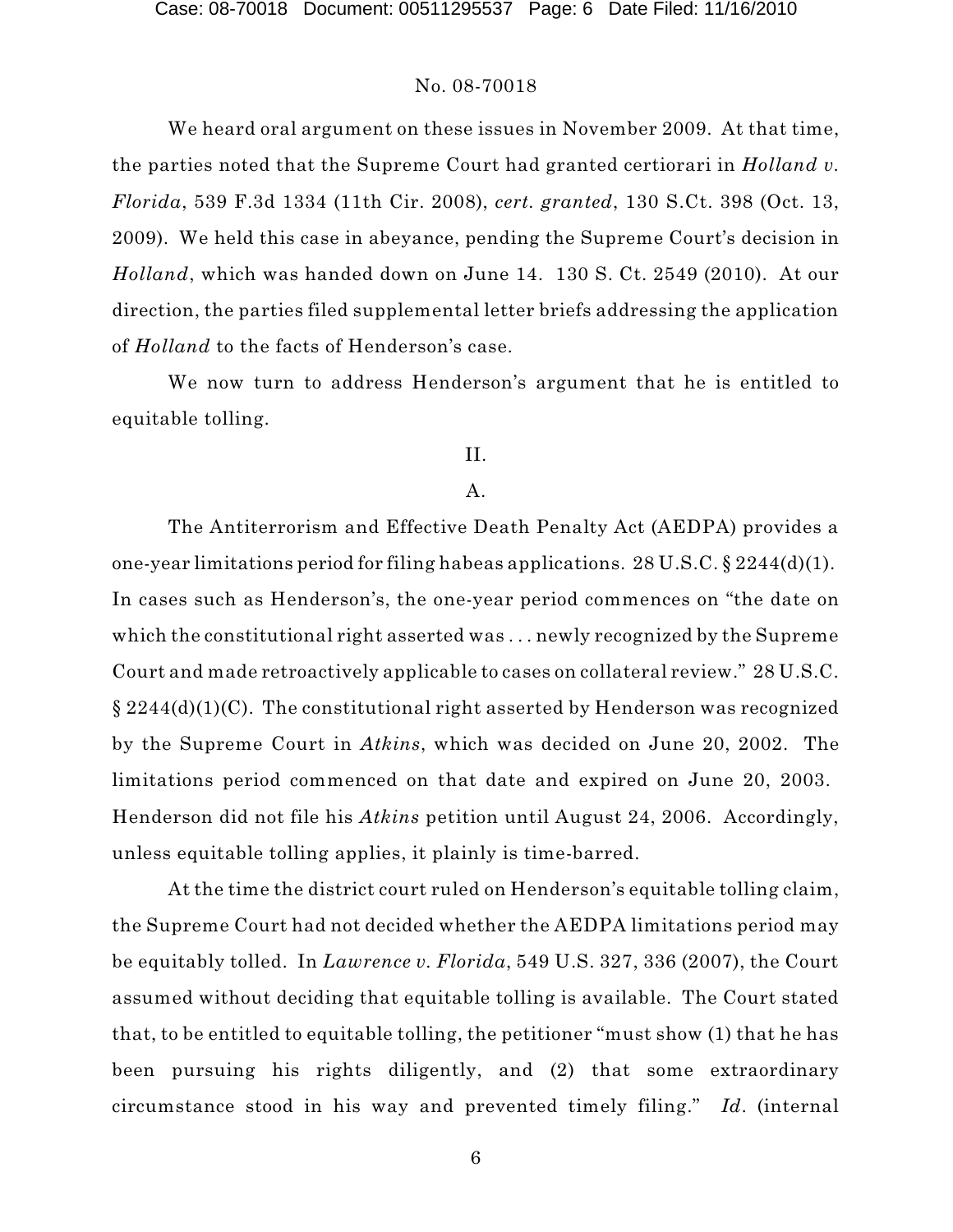quotation marks and citation omitted); *see also Pace v. DiGuglielmo*, 544 U.S. 408, 418 (2005) (same). In *Lawrence*, a death penalty case, the petitioner argued that his attorney's mistake in calculating the limitations period entitled him to equitable tolling. 549 U.S. at 336. The Supreme Court rejected that contention, noting that, "[i]f credited, this argument would essentially equitably toll limitations periods for every person whose attorney missed a deadline." *Id*. The Court stated that "[a]ttorney miscalculation is simply not sufficient to warrant equitable tolling, particularly in the postconviction context where prisoners have no constitutional right to counsel." *Id*. at 336–37.

In *Holland*, the Supreme Court held specifically for the first time that AEDPA's statute of limitations "is subject to equitable tolling in appropriate cases." 130 S. Ct. at 2560. In doing so, the Court reiterated the requirements for equitable tolling that it had stated in *Lawrence* and *Pace*: "[A] petitioner is entitled to equitable tolling only if he shows (1) that he has been pursuing his rights diligently, and (2) that some extraordinary circumstance stood in his way and prevented timely filing." *Id.* at 2562 (internal quotation marks and citations omitted).

The Court stated that "[t]he diligence required for equitable tolling purposes is reasonable diligence, not maximum feasible diligence." *Id*. at 2565 (internal quotation marks and citations omitted). The Court held that the district court's conclusion, which rested on a finding of a lack of diligence, was incorrect, because:

Holland not only wrote his attorney numerous letters seeking crucial information and providing direction; he also repeatedly contacted the state courts, their clerks, and the Florida State Bar Association in an effort to have [his attorney]—the central impediment to the pursuit of his legal remedy—removed from his case. And, the *very day* that Holland discovered that his AEDPA clock had expired due to [his attorney's] failings, Holland prepared

7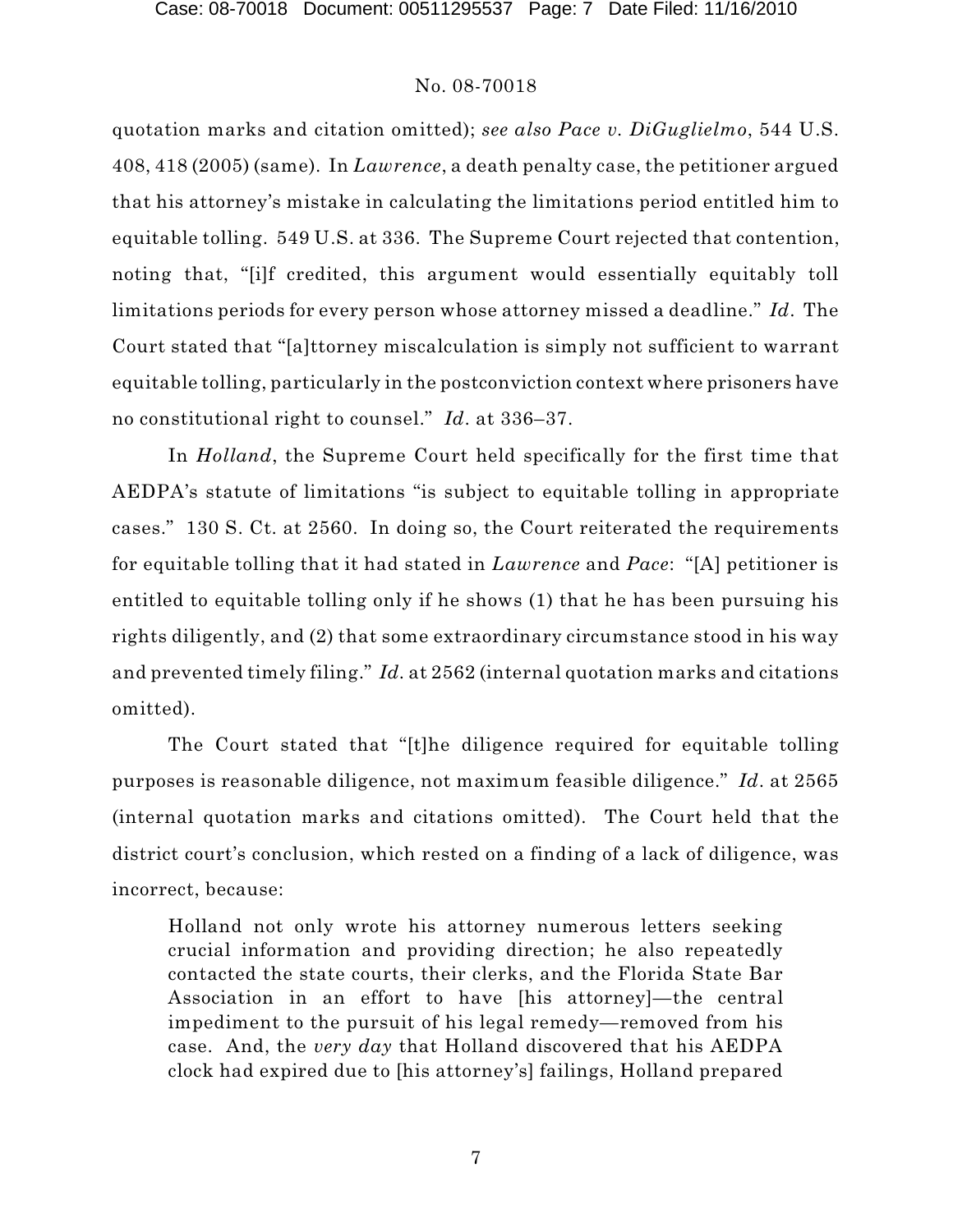his own habeas petition *pro se* and promptly filed it with the District Court.

*Id*.

With respect to the extraordinary circumstances prong, the Court rejected as "too rigid" the standard applied by the Eleventh Circuit, which had held that "even attorney conduct that is 'grossly negligent' can never warrant tolling absent 'bad faith, dishonesty, divided loyalty, mental impairment or so forth on the lawyer's part.'" *Id*. at 2563 (quoting *Holland*, 539 F.3d at 1339). The Supreme Court explained that the Eleventh Circuit's rule failed "to recognize that, at least sometimes, professional misconduct that fails to meet the Eleventh Circuit's standard could nonetheless amount to egregious behavior and create an extraordinary circumstance that warrants equitable tolling." *Id*. The Court reiterated that "a garden variety claim of excusable neglect" would not be sufficient to warrant equitable tolling. *Id*. at 2564 (internal quotation marks and citation omitted).

The Court emphasized that its precedent requires that a court of equity exercise its powers on a case-by-case basis:

[C]ourts of equity can and do draw upon decisions made in other similar cases for guidance. Such courts exercise judgment in light of prior precedent, but with awareness of the fact that specific circumstances, often hard to predict in advance, could warrant special treatment in an appropriate case.

*Id*. at 2563.

Because the district court in *Holland* incorrectly found a lack of diligence and the Eleventh Circuit "erroneously relied on a overly rigid *per se* approach" in considering whether there were extraordinary circumstances, the Supreme Court observed that "no lower court has yet considered in detail the facts of this case to determine whether they indeed constitute extraordinary circumstances sufficient to warrant equitable relief." *Id.* at 2565. The Court also "recognize[d]

8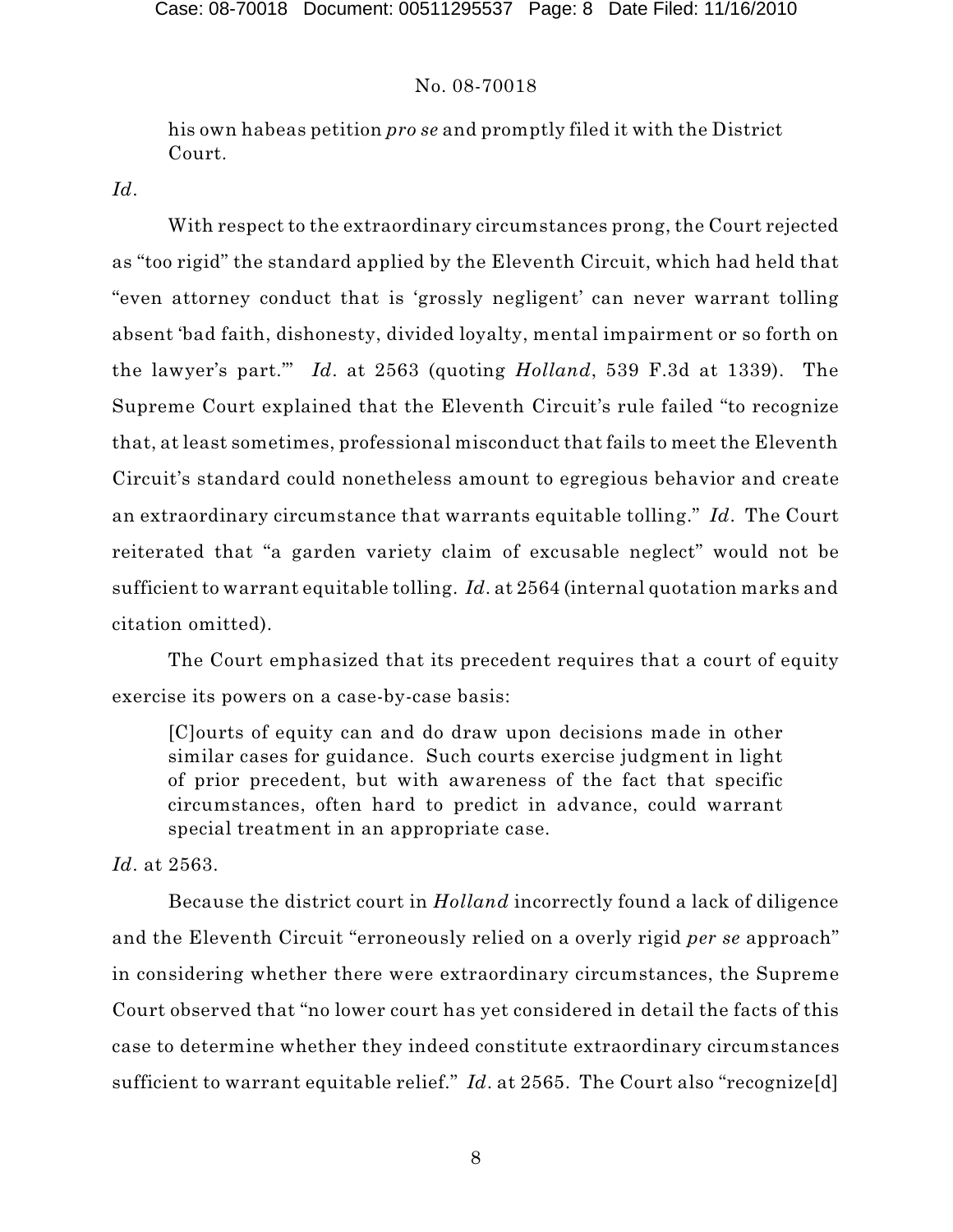the prudence, when faced with an equitable, often fact-intensive inquiry, of allowing the lower courts to undertake it in the first instance." *Id*. (internal quotation marks and citation omitted). Accordingly, the Court left "it to the Court of Appeals to determine whether the facts in this record entitle Holland to equitable tolling, or whether further proceedings, including an evidentiary hearing, might indicate that [the State] should prevail." *Id*.

With respect to the case now before us, the district court assumed that the Texas two-forum rule constituted an extraordinary circumstance, but concluded that Henderson is not entitled to equitable tolling because he did not pursue his *Atkins* claim diligently. The district court based this ruling on the facts that (1) fifty-seven days passed between the denial of certiorari (which ended the twoforum rule impediment to filing) and the filing of his state *Atkins* petition; (2) Henderson did not file any *Atkins* related document or pleading in federal court while his state petition was pending, even though he certainly could have after the Texas Court of Criminal Appeals abandoned the two-forum rule; and (3) forty days passed between the Court of Criminal Appeals denying the state *Atkins* writ and Henderson's filing of his motion for authorization to file a successive federal habeas petition.

In his supplemental letter brief, Henderson challenges this holding of the district court by arguing that it erroneously applied a "maximum feasible diligence" standard rather than the "reasonable diligence" standard that the Supreme Court announced in *Holland*. The State counters in its supplemental letter brief that *Holland* does nothing more than reaffirm this court's prior equitable tolling jurisprudence.

Henderson also argues for a *de novo* standard of review. However, review of a district court's decision not to apply equitable tolling is controlled by our precedent, which requires that we review the district court's decision for abuse of discretion. *Flores v. Quarterman*, 467 F.3d 484, 485 (5th Cir. 2006); *Fisher v.*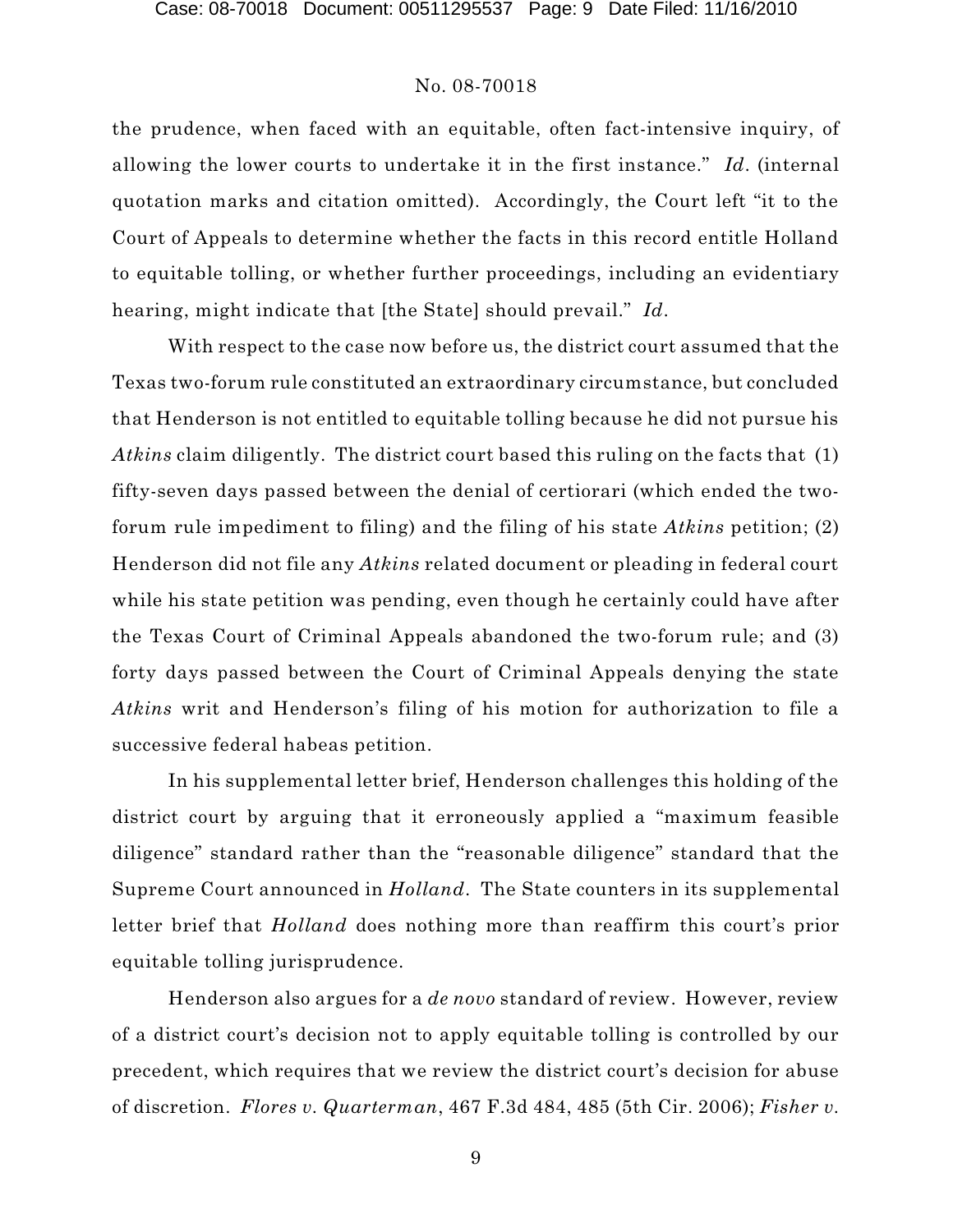*Johnson*, 174 F.3d 710, 713 (5th Cir. 1999). Because the decision to apply equitable tolling is discretionary, and because the district court has not had an opportunity to exercise its discretion in the light of *Holland*, we conclude that it is appropriate here to vacate the district court's judgment and remand this case to the district court to allow it to consider, in the first instance, whether the facts of this case warrant equitable tolling under the *Holland* standards. *See Jones v. Thaler*, No. 09-70019, 2010 WL 2464998, at \*1 (5th Cir. June 17, 2010) (unpublished) (vacating and remanding "[i]n order to permit the district court first consideration of Jones's petition in light of the Court's holding in *Holland*").

B.

We now turn to consider the second issue presented in this appeal: whether the merits of Henderson's mental retardation claim must be considered because he is actually innocent of the death penalty.

The district court granted a COA for Henderson's alternative claim that, irrespective of any procedural bar, the court should reach the merits of his *Atkins* claim because he is actually innocent of the death penalty. Thus, Henderson argues that, irrespective of equitable tolling, the court must address the merits of his mental retardation claim because failing to do so would constitute a fundamental miscarriage of justice. In support of this claim, Henderson relies on *Sawyer v. Whitley*, 505 U.S. 333, 346–47 (1992), to argue that such a miscarriage of justice would occur in a case in which the petitioner is actually innocent of the death penalty because he is mentally retarded and thus, under the Eighth Amendment of the Constitution, ineligible for capital punishment. He acknowledges that the Fifth Circuit has not so held, but cites for support *Souter v. Jones*, 395 F.3d 577 (6th Cir. 2005). In *Souter*, the Sixth Circuit held that "where an otherwise time-barred habeas petitioner can demonstrate that it is more likely than not that no reasonable juror would have found him guilty beyond a reasonable doubt, the petitioner should be allowed to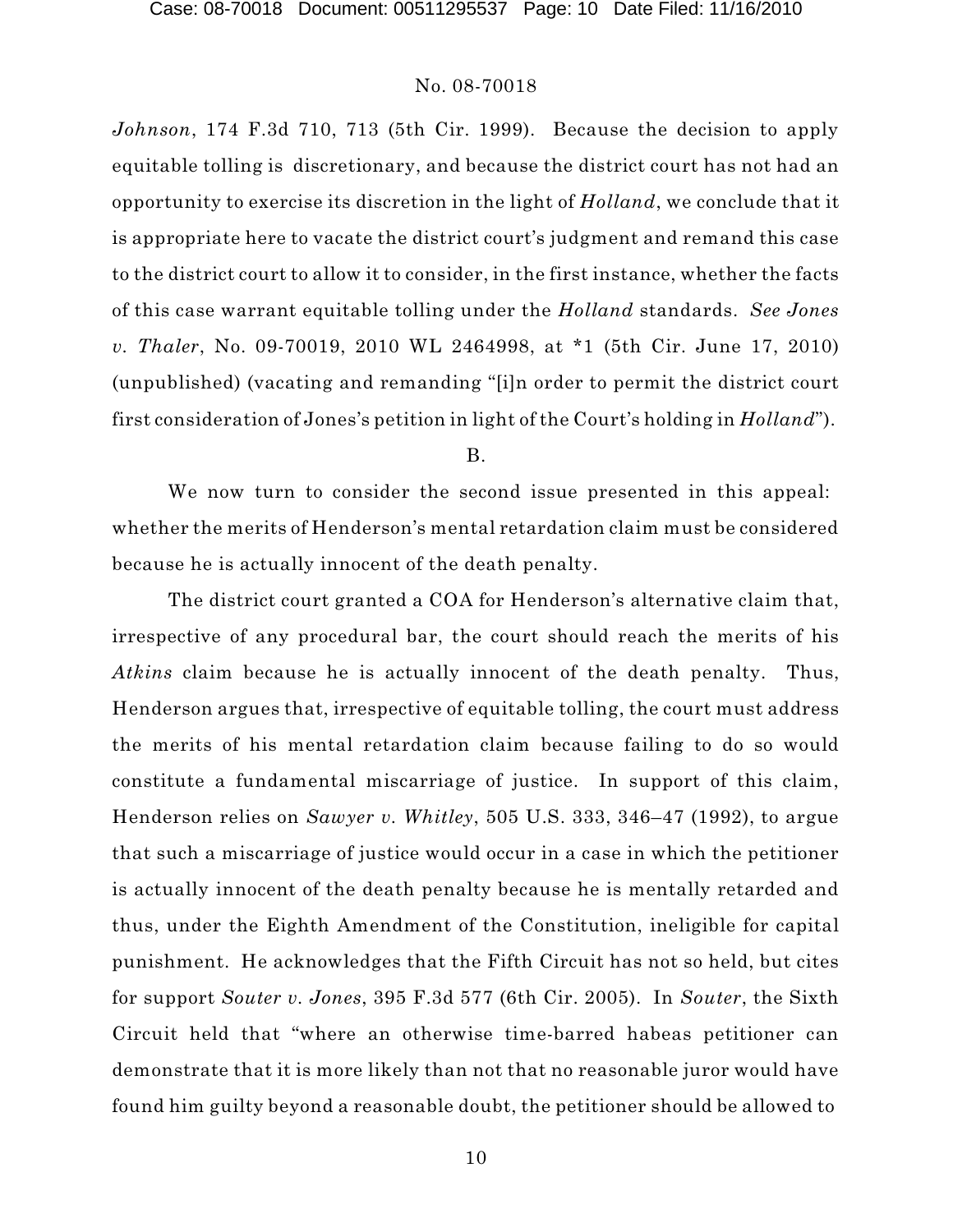pass through the gateway and argue the merits of his underlying constitutional claims." *Id*. at 602. Henderson contends that, under this exception, the district court should have reached the merits of his *Atkins* claim and granted relief.

The State contends that Henderson's reliance on *Souter* is misplaced, because the actual innocence exception addressed in that case is factual innocence of the charged crime itself, and not legal innocence of the death penalty. Even if the court were to establish such an exception to the AEDPA statute of limitations, the State argues, Henderson cannot show by clear and convincing evidence that no reasonable juror could find that he is not mentally retarded. The State contends further that, in this circuit, a claim of actual innocence does not constitute a rare and exceptional circumstance permitting equitable tolling. *See Felder v. Johnson*, 204 F.3d 168, 171 (5th Cir. 2000) (holding that a claim of actual innocence "does not constitute a 'rare and exceptional' circumstance [permitting equitable tolling], given that many prisoners maintain they are innocent."); *Cousin v. Lensing*, 310 F.3d 843, 849 (5th Cir. 2002) (same). Henderson replies that *Felder* recognized that a *showing*, as opposed to a mere *claim*, of actual innocence would be sufficient to justify equitable tolling. *See Felder*, 204 F.3d at 171 n.8 ("Felder has not made a *showing* of actual innocence, as the district court noted.").

In *Flanders v. Graves*, 299 F.3d 974, 977 (8th Cir. 2002), the Eighth Circuit rejected, "as a broad concept," the contention that actual innocence could be used to excuse a habeas petitioner's failure to file his petition within the limitations period. The court explained:

It is our duty to apply statutes as written. The statute fixes a oneyear period of limitations, and says nothing about actual innocence, even though other parts of AEDPA, enacted at the same time, do refer to this doctrine. It is not our place to engraft an additional judge-made exception onto congressional language that is clear on its face.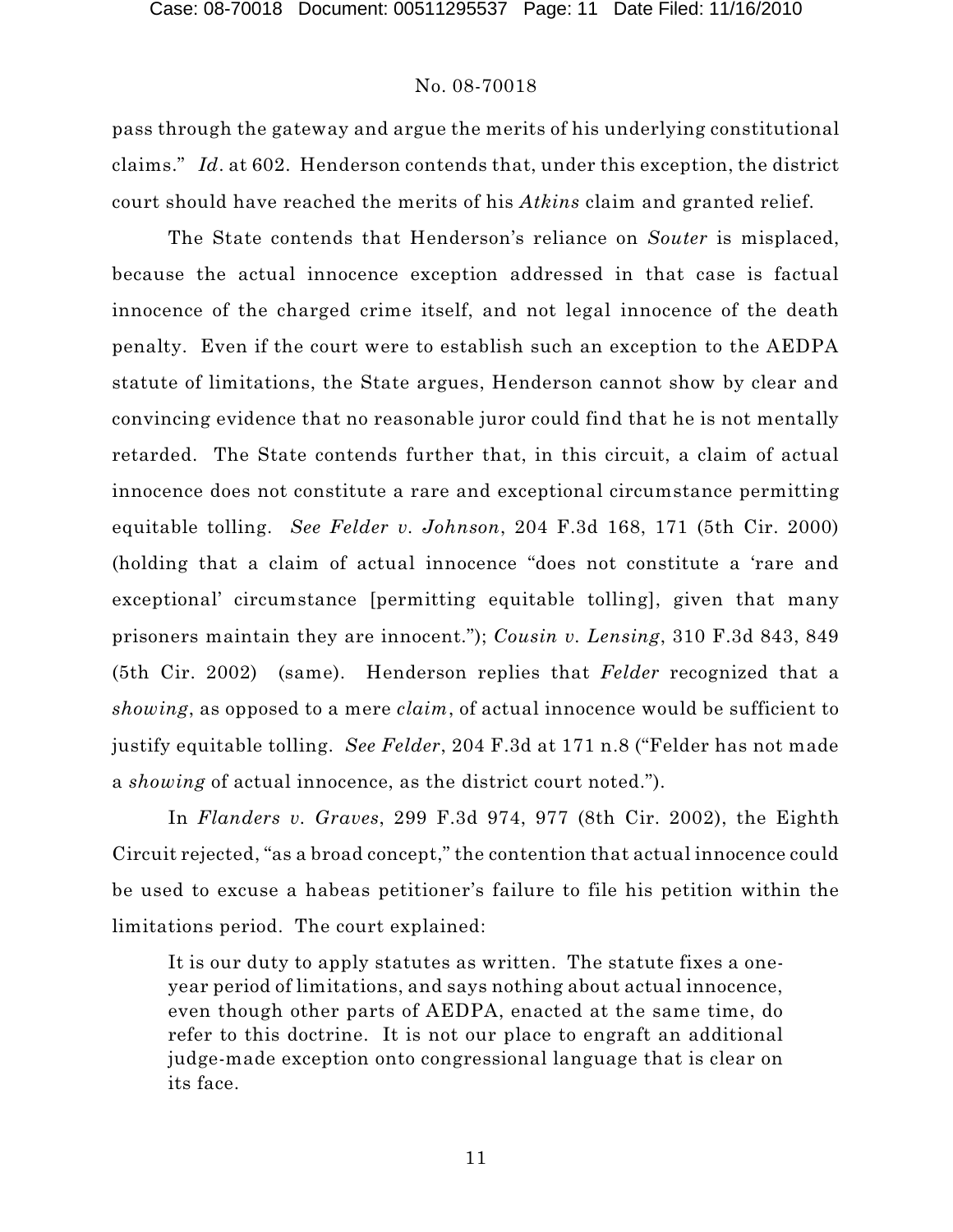Id. (citations omitted). The court said that "[f]or such a claim to be viable, ... a petitioner would have to show some action or inaction on the part of the respondent that prevented him from discovering the relevant facts in a timely fashion, or, at the very least, that a reasonably diligent petitioner could not have discovered these facts in time to file a petition within the period of limitations." *Id.* at 978. The Ninth Circuit recently decided, likewise, that there is not "an actual innocence exception that serves as a gateway through the AEDPA statute of limitations to the merits of a petitioner's claims." *Lee v. Lampert*, 610 F.3d 1125, 1133, 1136 (9th Cir. 2010).

Henderson has not cited any authority holding that there is an "actual innocence of the death penalty" exception to the AEDPA statute of limitations. We decline to create such an exception.

### C.

The district court did not reach the merits of Henderson's mental retardation claim and did not grant a COA for it. The State asserts that this court may nevertheless affirm on any basis supported by the record and argues that, even assuming that Henderson is entitled to equitable tolling, Henderson's claim fails on the merits, because he has failed to show by clear and convincing evidence that he is mentally retarded. In the light of our decision to remand to the district court for a determination of whether Henderson is entitled to equitable tolling under the standards announced in *Holland*, and also in the light of the fact that the district court has not addressed the merits of Henderson's mental retardation claim, we think it is premature for us to consider that claim at this stage of the proceedings. Because there is no special exception from the AEDPA statute of limitations based on actual innocence of the death penalty, it is only if the district court finds that, in the light of *Holland*, these facts justify the tolling of the AEDPA limitations period, that the district court would need to address the merits of Henderson's *Atkins* claim.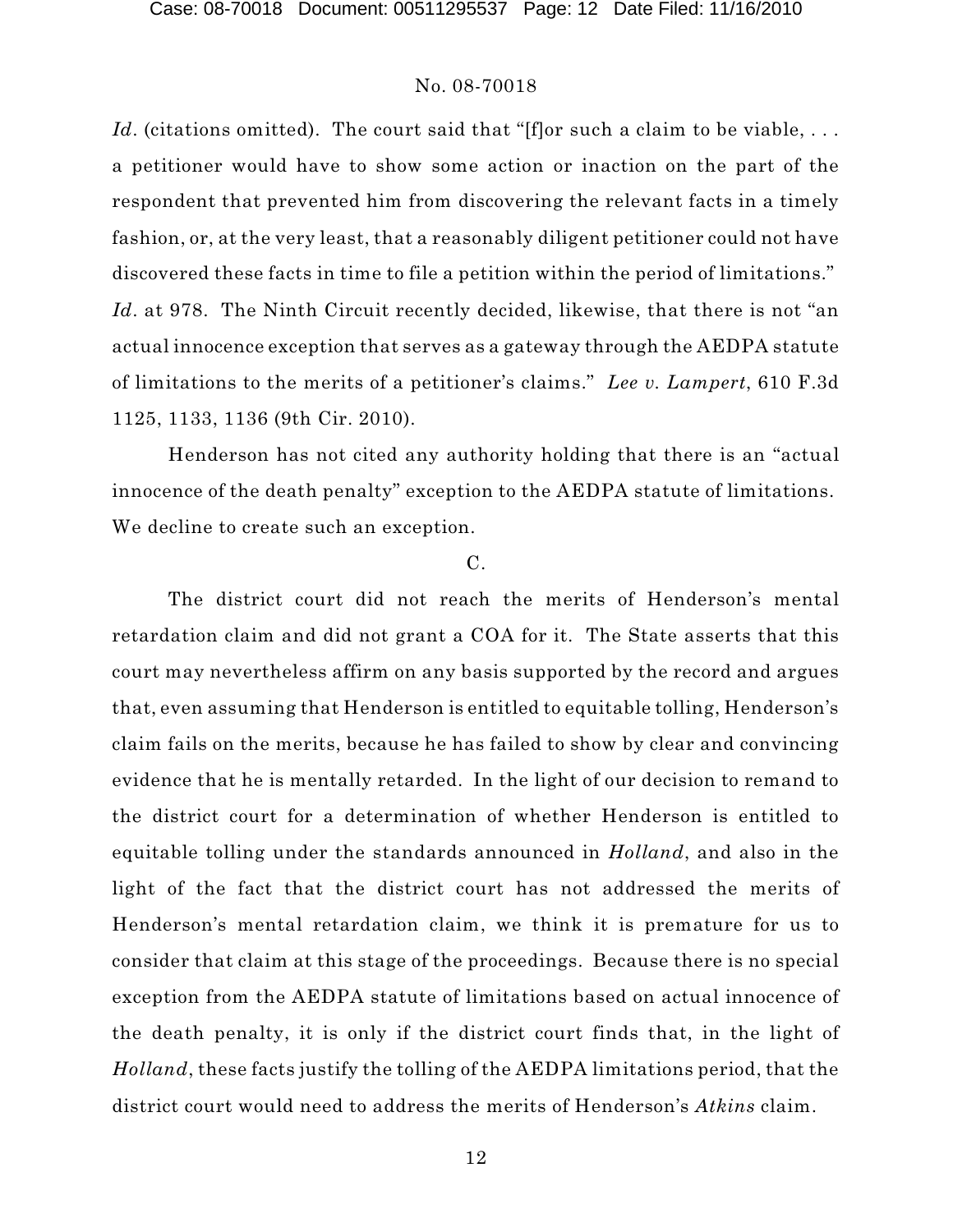### III.

For the foregoing reasons, the judgment of the district court is AFFIRMED with respect to its holding that there is no actual innocence exception to the AEDPA statute of limitations. The district court's holding that Henderson is not entitled to equitable tolling is VACATED, and the case is remanded to the district court for further consideration of that holding in the light of *Holland v. Florida*. If the district court finds that Henderson is entitled to equitable tolling, it will need to address the merits of his *Atkins* claim. 2

Brief of Appellant, August 22, 2008, at p. 13.

In his request for a COA from the district court, Henderson stated:

The district court failed to reach the alternative basis for overcoming the statute of limitations bar, that is, it would be a fundamental miscarriage of justice not to reach the merits because Mr. Henderson is *ineligible for the death penalty* because he is mentally retarded. *See Sawyer v. Whitley*, 505 U.S. 333 (1992). Jurists of reason would find it debatable whether the district court was correct in its procedural ruling in light of the fact that Mr. Henderson has established that he is *innocent of the death penalty.*

(Emphasis added.)

In its order granting the COA requested by Henderson, the district court stated:

Henderson contends that the Court failed to consider whether it would be a fundamental miscarriage of justice not to reach the merits of his claim because his status as a mentally retarded individual makes him *ineligible for the death penalty* under *Atkins*. *Put another way, Henderson asserts that because he is mentally retarded he is innocent of the death penalty. . . .*

Acknowledging that the Fifth Circuit has not so held, Henderson argues that there is an actual innocence exception to the AEDPA's one-year statute of limitations, citing *Souter v. Jones*, 395 F.3d 577, 599 (6th Cir. 2005). . . .

 $2$  Unlike the dissent, the majority opinion addresses the arguments that Henderson has made and the issue for which the district court granted a COA. Henderson has never argued that the AEDPA statute of limitations does not apply to *Atkins* claims. In his brief, he acknowledges the applicability of the statute of limitations:

Mr. Henderson's petition is based on *Atkins v. Virginia*, 536 U.S. 304 (2002), which was decided on June 20, 2002. Thus, the limitations period commenced on June 20, 2002 and expired June 20, 2003.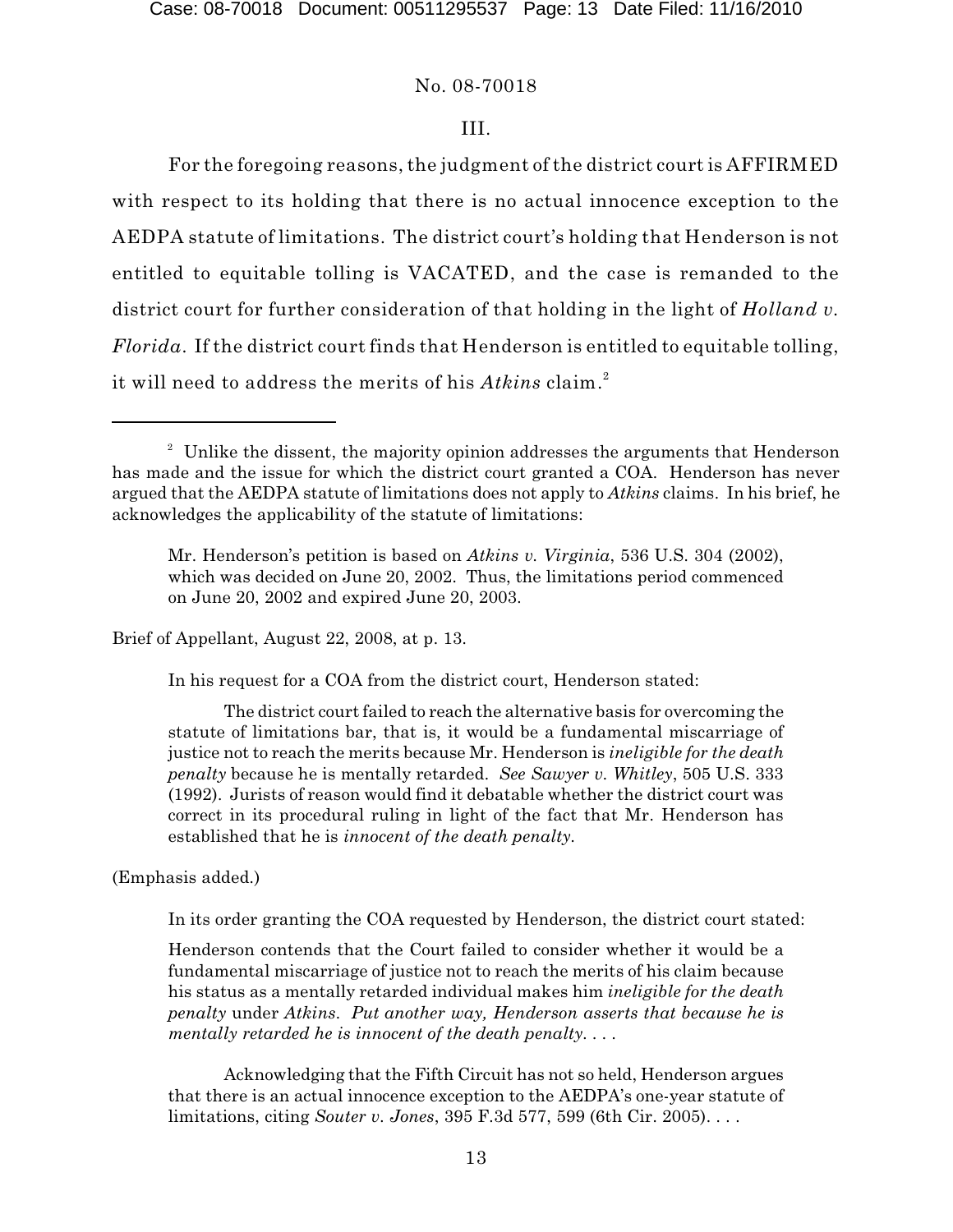While *Souter* deals with actual innocence of the crime, the Court is convinced that the issue of an actual innocence exception to the AEDPA's statute of limitations is debatable among jurists of reason or, at the very least, adequate to deserve encouragement to proceed further. . . .

*Henderson v. Quarterman*, Order on Certificate of Appealability, p. 2 (E.D. Tex. May 28, 2008) (emphasis added).

Henderson devotes only one paragraph of his brief to his argument that his claim falls within an exception to the statute of limitations. It states, in full:

### **II. THE DISTRICT COURT ERRED BY FAILING TO REACH THE MERITS OF MR. HENDERSON'S** *ATKINS* **CLAIM BECAUSE HE IS "INNOCENT" OF THE DEATH PENALTY.**

The Supreme Court has recognized that a court must address the merits of a defaulted or otherwise barred claim if failing to do so would constitute a fundamental miscarriage of justice. One such circumstance is present where the petitioner is "actually innocent" of the death penalty, that is, he is ineligible for capital punishment. *Sawyer v. Whitley*, 505 U.S. 333, 346-47 (1992). A mentally retarded prisoner is ineligible for the death penalty under the Supreme Court's *Atkins* decision. Thus, a mentally retarded prisoner is actually innocent of the death penalty. Although the Fifth Circuit has not so held, there is an actual innocence exception to AEDPA's one-year statute of limitations. *See Souter v. Jones*, 395 F.3d 577, 599 (6th Cir. 2005) (noting that the Constitution requires an actual innocence exception to AEDPA's statu<sup>[t]</sup>e of limitations). Under this exception, the district court should have reached the merits of Mr. Henderson's *Atkins* claim and granted him relief.

Appellant's Brief, August 22, 2008, at p. 26. The dissent does not address this argument, but instead creates an unasserted, unargued, unbriefed, and unraised argument for Henderson.

Furthermore, this court has always—and often with the dissenting judge joining treated *Atkins* claims as being subject to the AEDPA statute of limitations. *See, e.g., In re Johnson*, 325 F. App'x 337 (5th Cir. 2009) (holding that *Atkins* claim was time-barred); *In re Lewis*, 484 F.3d 793 (5th Cir. 2007) (same). Opinions applying the AEDPA statute of limitations to *Atkins* claims, which the dissenting judge has joined, include *Rivera v. Quarterman*, 505 F.3d 349 (5th Cir. 2007) (remanding for determination of whether equitable tolling applied to *Atkins* claim and acknowledging that "the statute of limitations remains potentially dispositive"); and *In re Wilson*, 442 F.3d 872, 875 (5th Cir. 2006) (stating that Wilson's habeas application asserting an *Atkins* claim "is clearly barred by AEDPA's statute of limitations and must be denied, unless he has demonstrated that he is entitled to equitable tolling of the limitations period"). To be sure, in this very case, the dissenting judge joined our opinion granting Henderson leave to file a successive habeas petition, in which we noted "that, unless the doctrine of equitable tolling applies, Henderson's successive petition is timebarred." *In re Henderson*, 462 F.3d 413, 417 (5th Cir. 2006). The dissent fails to explain how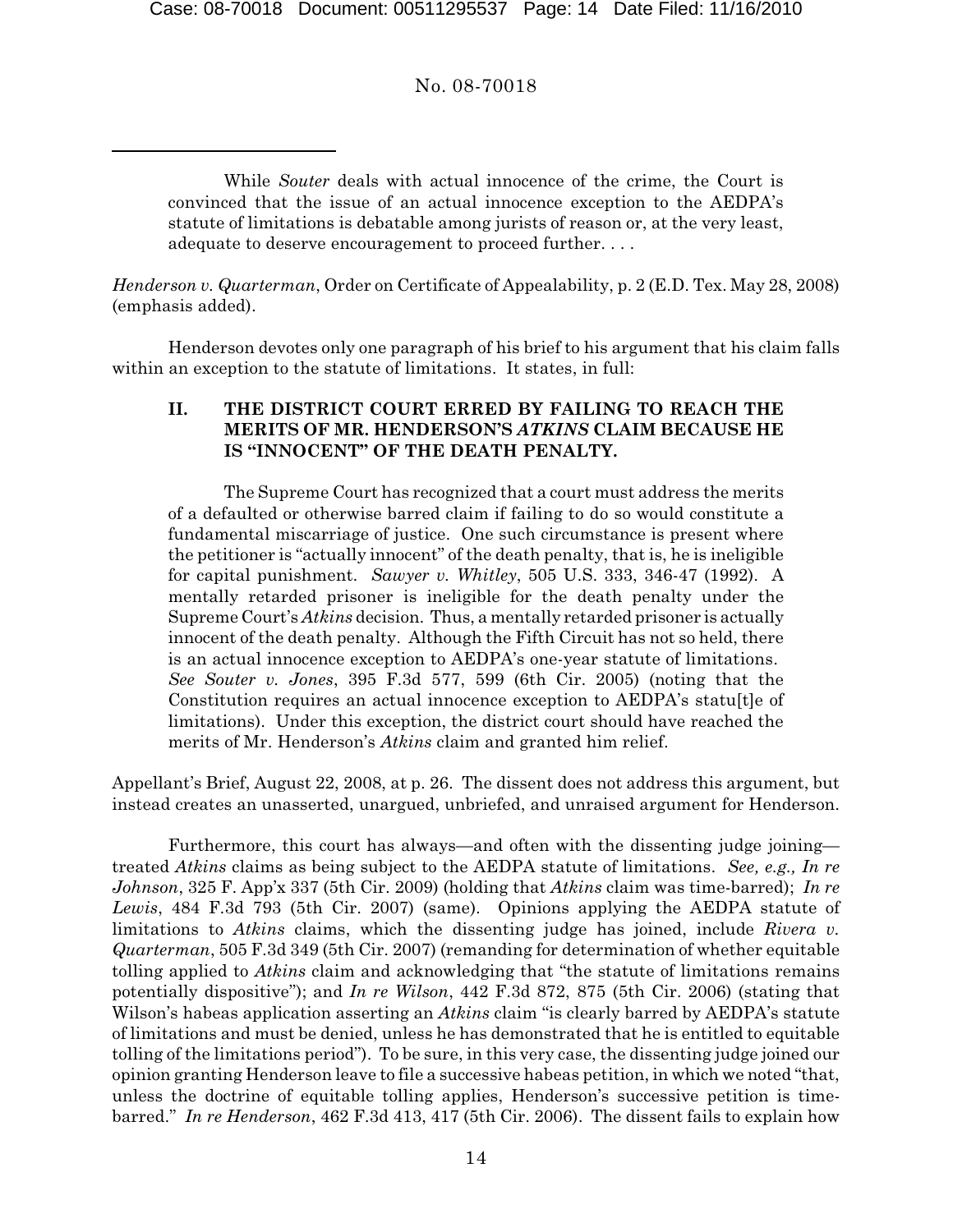# AFFIRMED in part; VACATED in part; and REMANDED.

its new found friend is compatible company with the precedents that it has so recently embraced.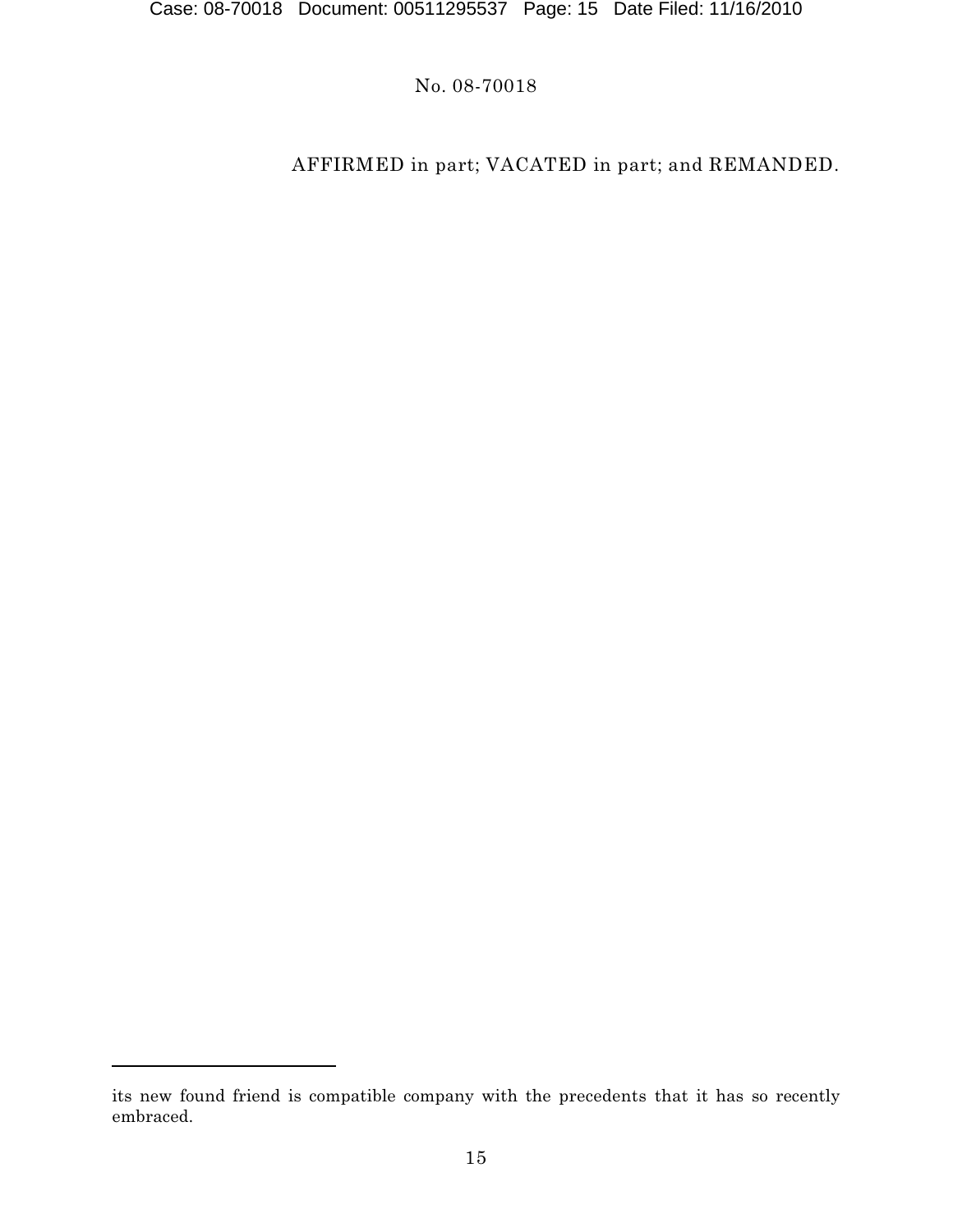WIENER, Circuit Judge, dissenting.

I respectfully dissent. I do not do so because of any disagreement with the panel majority's post-*Holland* analysis of the role of equitable tolling in the AEDPA's one-year time bar. In fact, I remain hopefully confident that, in light of the timely and diligent performance of pro bono counsel, the district court will hold on remand that Henderson qualifies for equitable tolling and will afford him an evidentiary hearing on his *Atkins* claim. Rather, I dissent because I firmly believe that the AEDPA's time bar is inapplicable to Henderson's *Atkins* claim, grounded as it is in his alleged "intellectual disability."<sup>1</sup> The producing cause of my disagreement with the majority is its insistence that the "camel" of Henderson's *Atkins* claim pass through the "needle's eye" of *actual innocence*, thereby subjecting his and all other petitioners' *Atkins* claims to the AEDPA's statute of limitations.

The Supreme Court cases that have recognized the concept of "actual innocence" require the habeas petitioner to allege his *factual* innocence—that he simply did not commit the act in question—and, in some instances, to allege some constitutional flaw in his trial as well. Not so, however, for an *Atkins* claim: In *Atkins,* the Supreme Court held that executing an intellectually disabled person for committing *any* crime would violate the Eighth Amendment, regardless of such person's factual guilt of the particular crime as found in an errorfree trial of conviction. I am convinced, therefore, that Supreme Court precedent rejects the shoe-horning of an *Atkins* claim into the cubbyhole of

As did the Supreme Court in *Atkins*, we have heretofore referred to "mental 1 retardation." But, a recent act of Congress mandates use of the phrase "intellectual disability" in place of "mental retardation" in all federal enactments and regulations. *See* Rosa's Law, Pub. L. No. 111-256 (Oct. 5, 2010).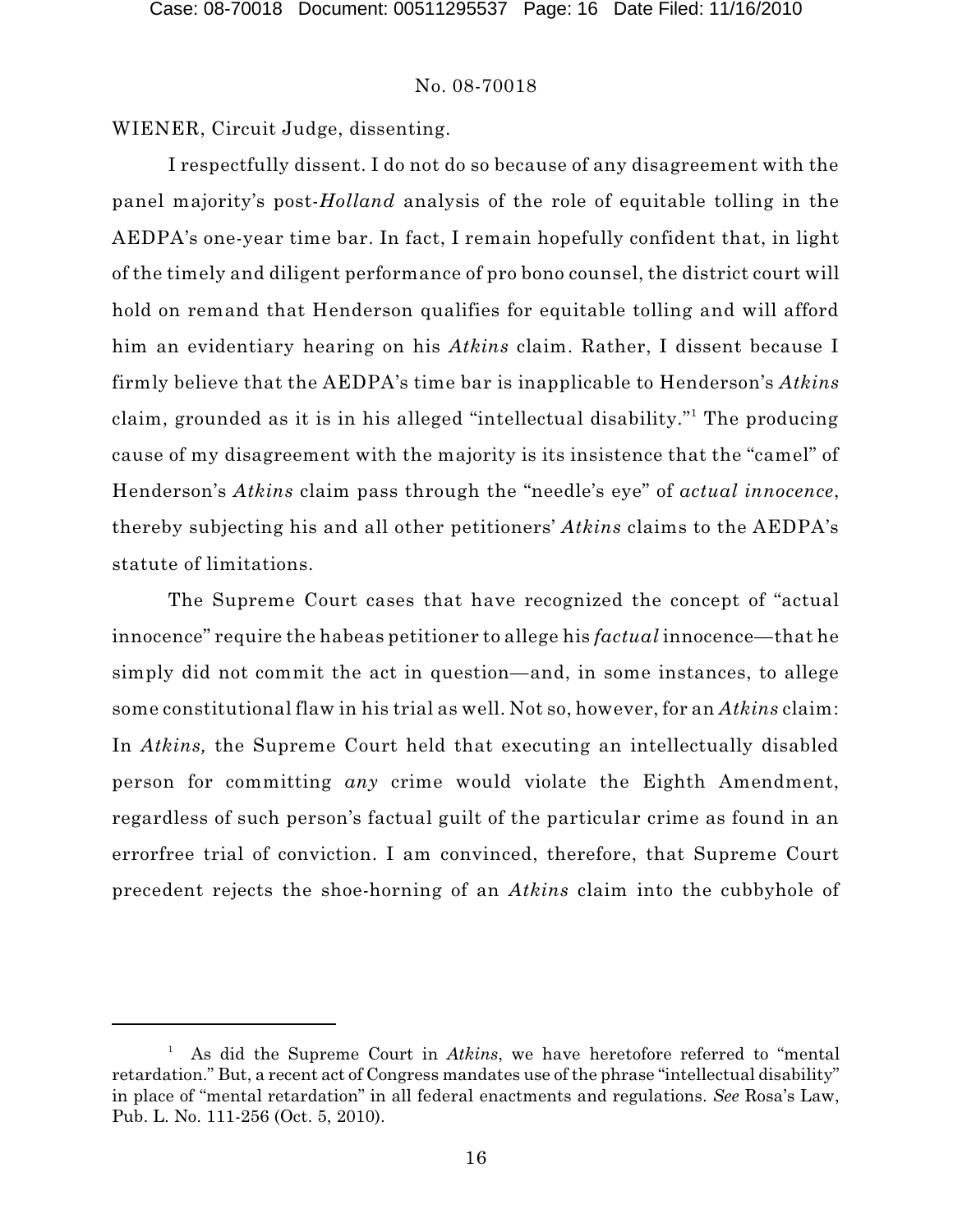actual innocence and thereby subjecting such a claim to the AEDPA's time bar. $^{\text{2}}$ Here's why.

The Supreme Court has defined a claim of "actual innocence" as constituting either (1) a *substantive* argument that, as a matter of *fact*, the petitioner did not commit the acts that constitute his crime of conviction, adding that he must prove such an assertion by "truly persuasive" newly discovered evidence (*Herrera v. Collins<sup>3</sup>*); or (2) a *procedural* argument that constitutional errors at trial, along with newly discovered evidence of his factual innocence, undermine the certainty of the petitioner's conviction (Schlup v. Delo<sup>4</sup>). Unlike an *Atkins* claim, which makes unconstitutional the execution of the petitioner for *any* crime, the *Herrera* and *Schlup* varieties of actual innocence claims render unconstitutional the petitioner's execution or imprisonment for his *one crime of conviction only*. Actual innocence claims under both *Herrera* and *Schlup* focus on the particular facts of the petitioner's offense of conviction; *Schlup* claims also focus on his particular trial of conviction. Moreover, both of these types of actual innocence claims are conditioned on the existence of new evidence that was not presented at trial and that calls the petitioner's *conviction* into  ${\rm question.}^5$ 

 $^2$  I am likewise convinced that by doggedly pursuing an opportunity for their client to obtain a substantive determination whether he is "intellectually disabled" and thus immune from the death penalty, Henderson's long-serving pro bono counsel are not simply playing for time. Indeed, four justices of the Texas Court of Criminal Appeals joined a concurrence which stated that Henderson's "case presents a close question on the ultimate factual issue of mental retardation." *Ex Parte Henderson*, No. WR-37658-03, 2006 WL 167836, at \*1 (Tex. Crim. App. Jan. 25, 2006) (Cochran, J., concurring).

<sup>&</sup>lt;sup>3</sup> 506 U.S. 390, 417 (1993). The best example might well be the burgeoning number of conviction reversals on the basis of new or improved DNA evidence.

 $4\,$  513 U.S. 298, 314-15 (1995).

<sup>&</sup>lt;sup>5</sup> The Supreme Court has explained that "Schlup's evidence of innocence need carry less of a burden [than Herrera's]" because Herrera's evidence of factual innocence must "be strong enough to make his execution 'constitutionally intolerable' *even if* his conviction was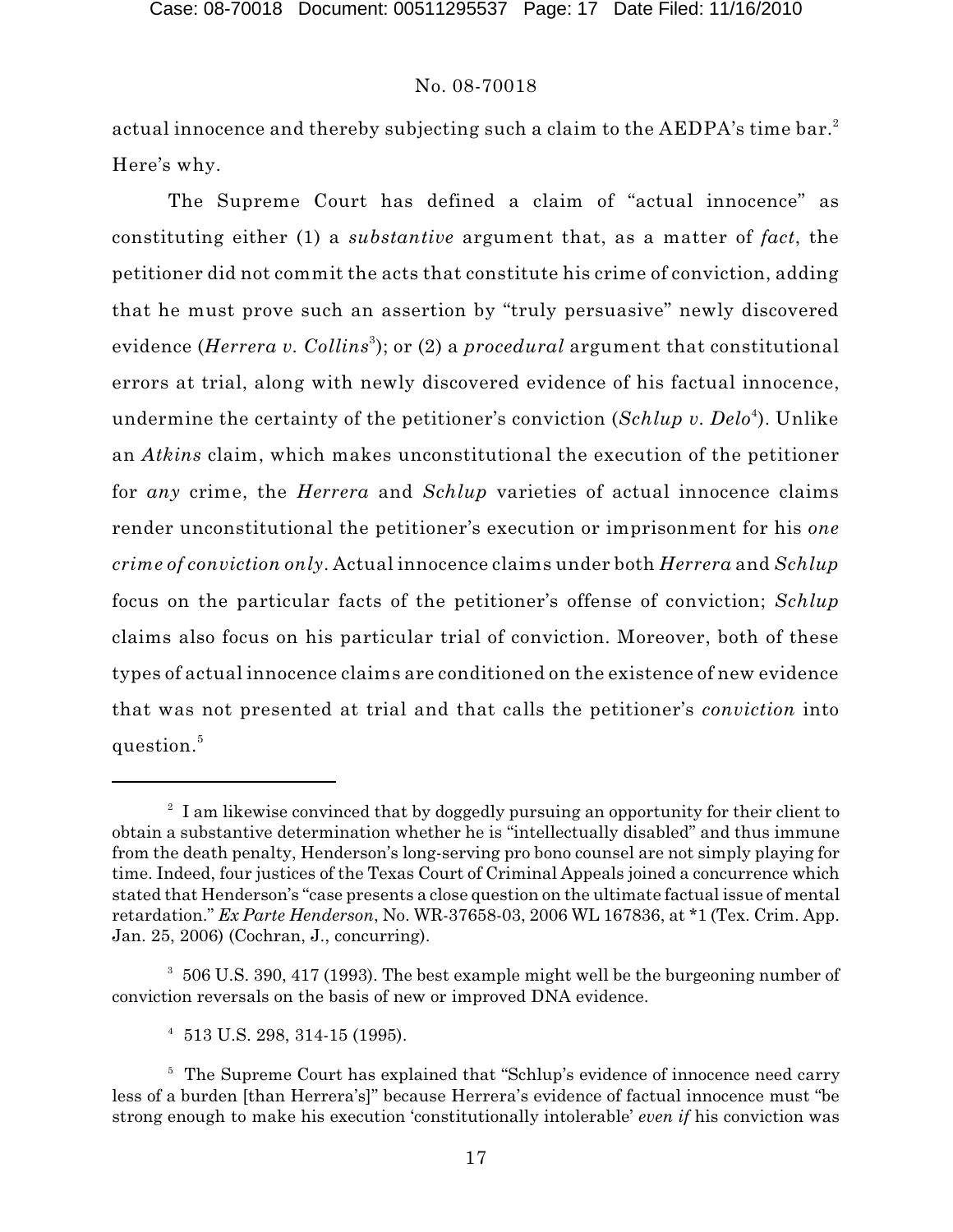In *Sawyer v. Whitley*,  $^6$  the Supreme Court defined"actual innocence" more expansively by including procedural claims based on constitutional error at *sentencing*. A *Sawyer* claim of actual innocence that addresses the sentencing phase of trial does so the way that a *Schlup* claim addresses such error at the guilt-innocence phase. To prevail on a *Sawyer* claim of actual innocence, the petitioner must show "by clear and convincing evidence that but for constitutional error at his *sentencing hearing*, no reasonable juror would have found him eligible for the death penalty under [state] law."<sup>7</sup>

As the Supreme Court stated in *Sawyer*, referring to these claims as "actual innocence of the death penalty" is "not a natural usage of those words."  $\,$ The Court nevertheless strove "to construct an analog to the simpler situation represented by the case of a noncapital defendant."<sup>9</sup> Thus, instead of claiming factual innocence of the offense itself, *Sawyer's* sentencing variation on the actual innocence theme embodies a claim that the courts erred by sentencing to death a person who is factually innocent of either (1) the element or elements of such person's crime of conviction that make it a capital offense, or (2) the aggravating factors that make such person eligible to be sentenced to death.

The "eligible for the death penalty" language in *Sawyer* can be misleading when taken out of context. In defining the *Sawyer* variety of actual innocence claims, the Supreme Court further explained that "the 'actual innocence' requirement must focus on those elements that render a defendant eligible for

<sup>9</sup> Id.

the product of a fair trial," whereas Schlup's evidence "must establish sufficient doubt about his guilt to justify the conclusion that his execution would be a miscarriage of justice *unless* his conviction was the product of a fair trial." *Id.* at 316 (emphases in original).

 $6\,505$  U.S. 333 (1992).

<sup>&</sup>lt;sup>7</sup> Id. at 350 (emphasis added).

*Id.* at 341. 8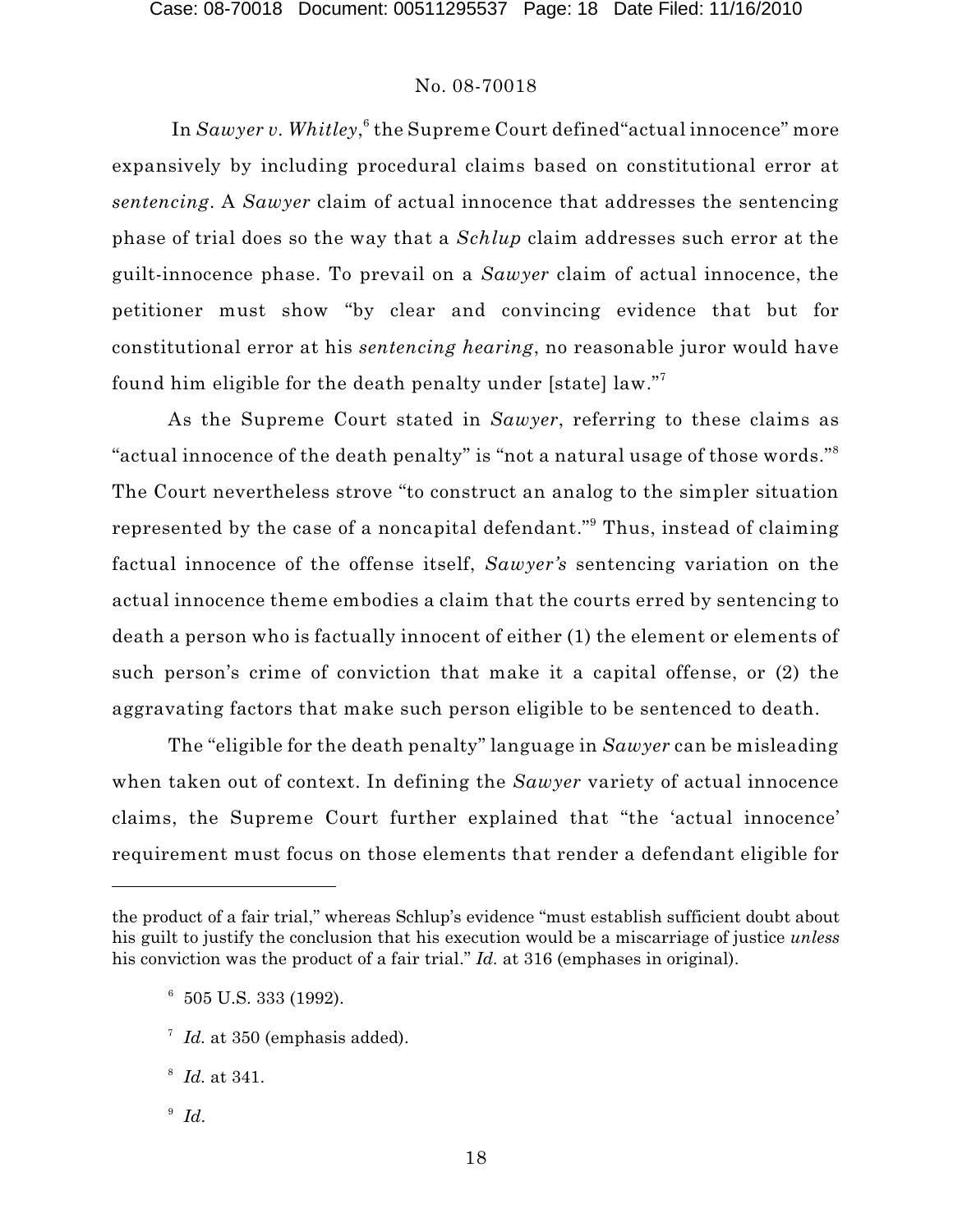the death penalty, and not on additional mitigating evidence that was prevented from being introduced as a result of a claimed constitutional error."<sup>10</sup> The idea is that a constitutional error which occurred in the presentation of *mitigating* evidence during the sentencing phase would not necessarily undermine the jury's evaluation of the *aggravating* evidence that led to the sentence of death.

We have previously tried to clarify this point by noting that "*Sawyer* does not hold that anyone who is *legally ineligible* for a particular punishment is 'actually innocent.' *Sawyer* merely likens sentencing criteria to the elements of a crime, focusing on the factual, not legal, basis for the verdict."<sup>11</sup> So, gateway claims of actual innocence under both *Schlup* and *Sawyer* assert constitutional errors in convicting or sentencing a person, but only as to the particular crime for which he was indicted and tried. Diametrically opposed to such claims of actual innocence are claims of *constitutional immunity* from being put to death for any crime, regardless of when, where, or how committed—of which genre an *Atkins* claim is a prime example.

An *Atkins* claim asserts a per se violation of the Eighth Amendment on the ground that the intellectually disabled petitioner is *constitutionally immune* from—"legally ineligible for," rather than "actually innocent of"—the death penalty, regardless of his particular crime of conviction. Thus, *Atkins* claims are conceptually indistinguishable from those claims of death-penalty immunity recognized in *Ford v. Wainwright*  $^{12}$  and *Roper v. Simmons,*  $^{13}$  both of which focus on some trait that is *unique to the petitioner*, i.e., that he is insane (*Ford*) or under the age of sixteen (*Roper*). Such a trait is the thing that makes the

- $12$  477 U.S. 399, 410 (1986).
- $13\,543$  U.S. 551 (2005).

 $^{10}$  Id. at 347.

<sup>&</sup>lt;sup>11</sup> Callins v. Johnson, 89 F.3d 210, 215 (5th Cir. 1996) (emphases added).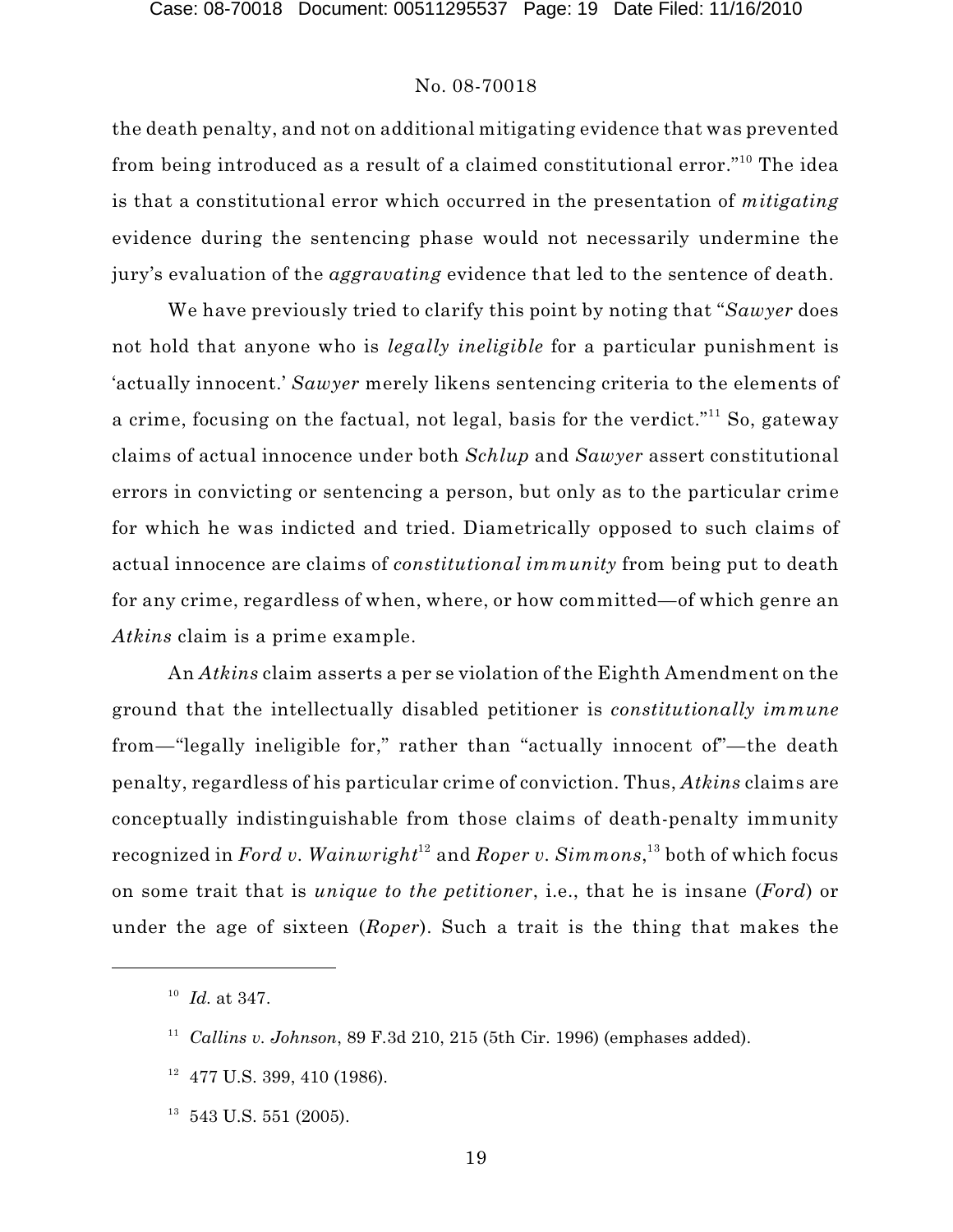execution of that petitioner for *any crime* unconstitutional, notwithstanding his proven guilt in an errorfree trial and his death sentence imposed in an equally errorfree sentencing proceeding.

Significantly, these immunity claims are asserted independently of any constitutional error that might have been committed by defense counsel, or by the prosecutor, or by the courts. Generally, neither the petitioner nor any other party takes issue with the petitioner's underlying factual guilt.<sup>14</sup> Reduced to their essence, these immunity claims insist that "[t]he Eighth Amendment prohibits the State from inflicting the penalty of death upon a prisoner who is [incompetent]. Petitioner's allegation of [incompetency] in his habeas corpus petition, if proved, therefore, would bar his execution." 15

This crucial distinction explains why the Supreme Court has *never* discussed an *Atkins*, *Ford*, or *Roper* claim in terms of "actual innocence." Rather, for example, the Court has consistently confirmed that *Atkins* is a "categorical restriction[] on the death penalty."<sup>16</sup> In addition, the Supreme Court has expressly distinguished immunity claims—specifically one asserted under *Ford*—from claims of actual innocence, explaining: "Unlike [Herrera], Ford did not challenge the validity of his conviction. Rather, he challenged the constitutionality of his death sentence in view of his claim of insanity." 17

 $14$  In most immunity claims, the petitioner does not dispute his guilt. Instead, he argues that "[t]he death penalty may not be imposed on certain classes of offenders, such as juveniles under 16, the insane, and the mentally retarded, no matter how heinous the crime." *Roper*, 543 U.S. at 568 (citations omitted).

<sup>&</sup>lt;sup>15</sup> *Ford*, 477 U.S. at 410.

*Graham v. Florida*, 130 S. Ct. 2011, 2021-22 (2010). *See also Kennedy v. Louisiana*, 16 128 S. Ct. 2641, 2650 (2008) (referring to *Atkins* in the context of the Supreme Court's "confining the instances in which the [death penalty] can be imposed"); *Roper*, 543 U.S. at 563- 64 (explaining that *Atkins* "ruled that the death penalty constitutes an excessive sanction for the entire category of mentally retarded offenders").

<sup>&</sup>lt;sup>17</sup> Herrera, 506 U.S. at 406.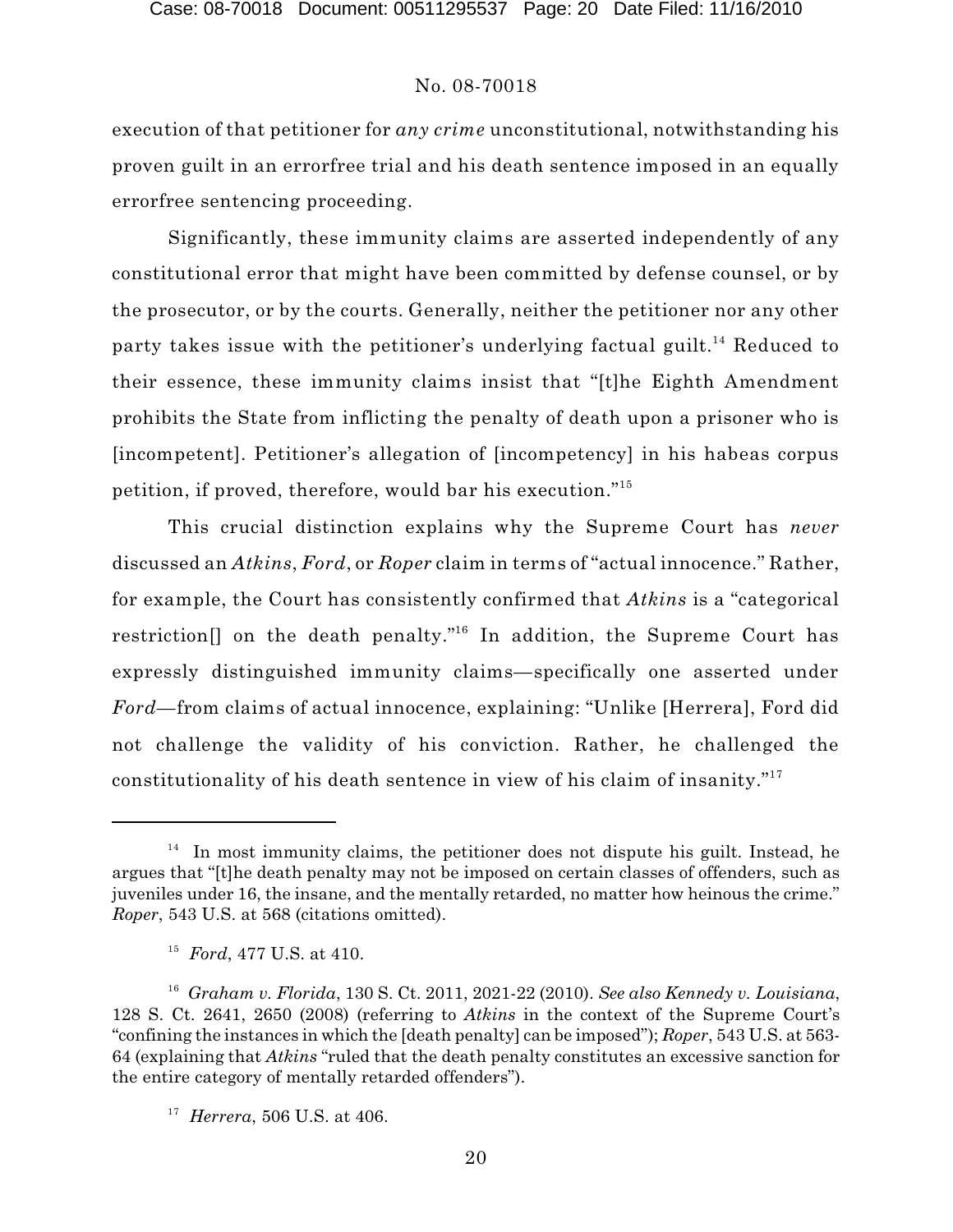We, in contrast, have tended to cloud the issue—as does the panel majority today—by trying to force the square peg of an *Atkins* claim into the round hole of the actual innocence framework, mistakenly employing the label and theory of "actual innocence" to do so.<sup>18</sup> In *In re Webster*,<sup>19</sup> we addressed 28 U.S.C.  $§$  2255(h)(1)—the codification of the actual innocence exception to successive petitions for federal prisoners, which parallels 28 U.S.C. § 2244(b)(2)(B)(ii) for state prisoners—which requires petitioners to present "newly discovered evidence that, if proven and viewed in light of the evidence as a whole, would be sufficient to establish by clear and convincing evidence that no reasonable factfinder would have found the movant *guilty of the offense*." We held that 20 § 2255(h)(1) *cannot* encompass an *Atkins* claim "where [the petitioner] does not assert that the newly discovered evidence would negate his guilt of the offense of which he was convicted, *i.e.*, capital murder."<sup>21</sup> We based our *In re Webster* holding on the conclusion that "there is no reason to believe that Congress intended the language 'guilty of the offense' to mean 'eligible for a death sentence,'" presuming that *Atkins* claims would have been covered by § 2255(h)(1) if Congress had used the words, "actual innocence" or "eligible for the death penalty" instead.<sup>22</sup> Unfortunately, we failed to add the obvious corollary that an independent *Atkins* claim generally fails to qualify as a *Sawyer* actual innocence claim for the additional reasons that it involves neither the

<sup>22</sup> *Id.* at 258-59 & n.7.

To be sure, other circuits have also confused this issue. *See, e.g.*, *Sasser v. Norris*, 18 553 F.3d 1121, 1125 n.4 (8th Cir. 2009) (applying *Sawyer* to an *Atkins* claim concluding generally that "[a] petitioner is 'actually innocent' of the death penalty where he is ineligible for the death penalty").

 $19\,605$  F.3d 256 (5th Cir. 2010).

 $28$  U.S.C. §  $2255(h)(1)$  (emphasis added).

<sup>&</sup>lt;sup>21</sup> In re Webster, 605 F.3d at 257-58.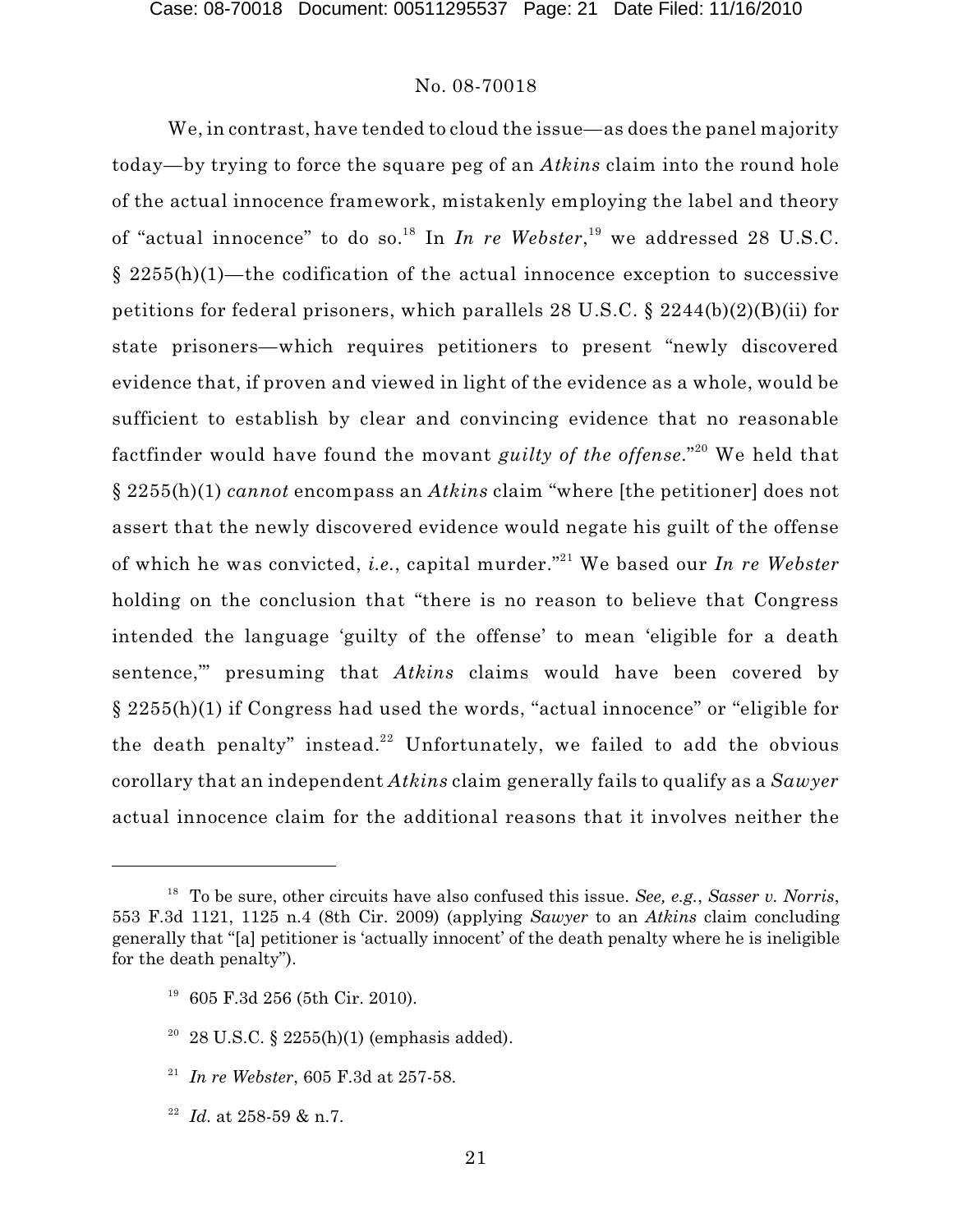introduction of new evidence of factual innocence nor allegations of  $\text{constitutional error at sentencing.}^{23}$ 

This is why, to get past that confusion now, we must think outside the actual innocence box. Henderson has never asserted, per *Herrera*, that he did not do the deed and has never asserted, per *Schlup*, that some constitutional error at trial, in combination with new evidence of his factual innocence, undermines his conviction. Most significantly, although Henderson's first argument does mistakenly try (likely out of Sisyphean frustration) to fit his *Atkins* claim into the subset of *Sawyer* claims of actual innocence, nowhere does he point to any constitutional error in the sentencing phase of his trial; nowhere does he contest the jury's factual finding of aggravating factors warranting the death penalty; and nowhere does he identify any newly discovered evidence, which is an indispensable prerequisite to the assertion of every type of true actual innocence claim, viz., *Herrera*, *Schlup*, and *Sawyer*. Rather, Henderson advances the straightforward insistence that under *Atkins* he is constitutionally immune to the death penalty because he is intellectually disabled, nee retarded. Moreover, this in no way precludes his pleading the inapplicability of the AEDPA's time bar in the alternative, even if inconsistent with equitable tolling, which implicitly assumes the applicability of that time bar. All know that inconsistent alternative pleading has been recognized and approved since the enactment of the federal rules of procedure. $^{24}$ 

And, even though Henderson's attempt to analogize his case to *Souter v.*  $Jones^{25}$  is flawed, so is the State's reciprocal effort to distinguish this case from

<sup>&</sup>lt;sup>23</sup> "The special *Sawyer*-version of the 'miscarriage of justice' exception is limited to assertions of errors of constitutional magnitude occurring at sentencing." *Fearance v. Scott*, 56 F.3d 633, 637-38 (5th Cir.), *cert. denied*, 515 U.S. 1153 (1995).

<sup>&</sup>lt;sup>24</sup> *See* FED. R. CIV. P. 8(d)(2).

<sup>&</sup>lt;sup>25</sup> 395 F.3d 577 (6th Cir. 2005).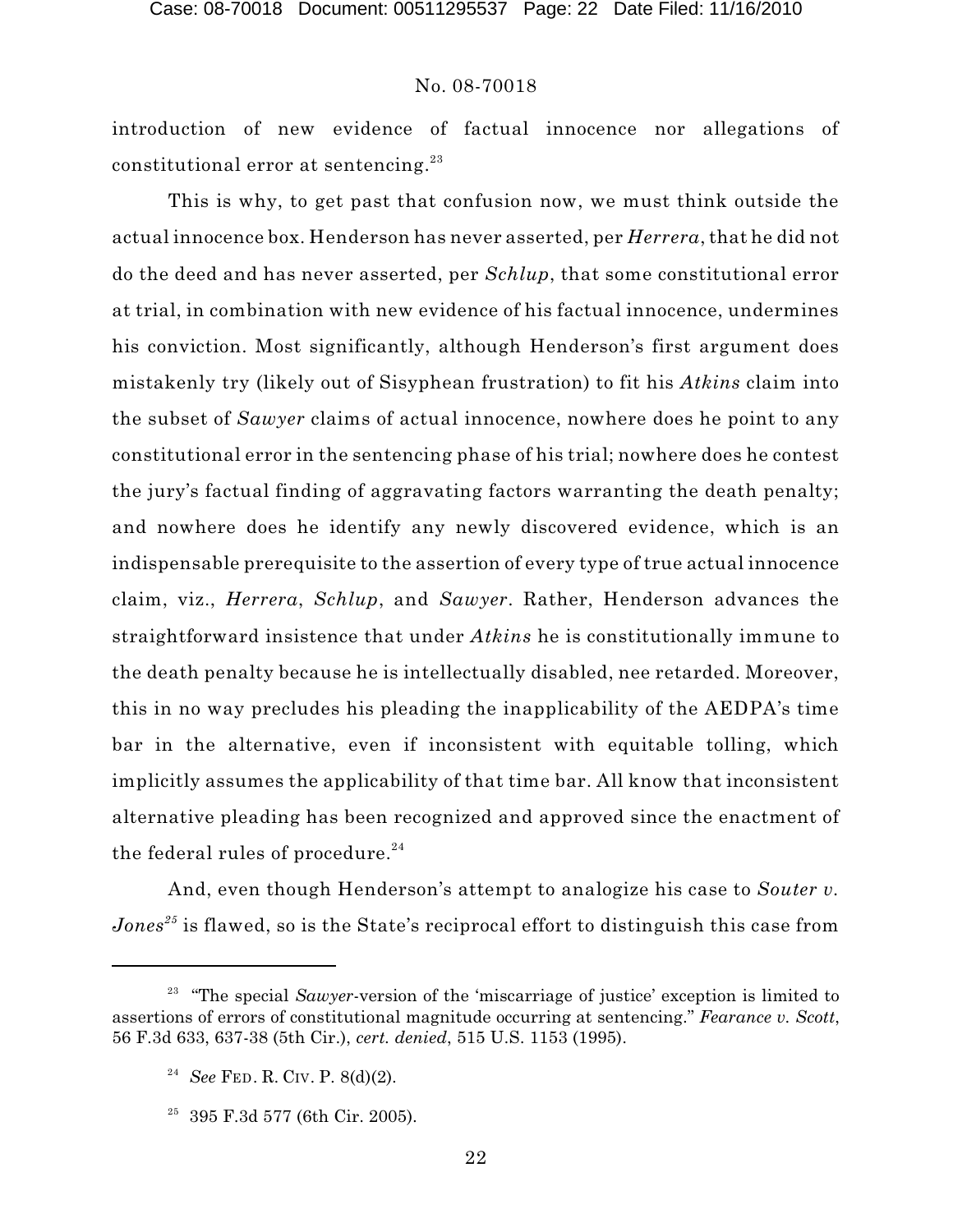*Souter*. The Sixth Circuit held in *Souter* that the petitioner had made a valid *Schlup* claim of actual innocence and that "equitable tolling of the one-year limitations period based on a credible showing of actual innocence is appropriate."<sup>26</sup> Although the panel majority today takes issue with *Souter's* equitable tolling holding, that discussion is irrelevant here for the obvious reason that Henderson never purports to make the requisite showing of actual innocence—which he cannot do, of course, in the absence of newly discovered evidence and a constitutional error at sentencing.

This analytical enigma comes home to roost in the failed effort of the panel majority to apply the *Sawyer* "reasonable juror" standard here, where it simply has no place. The majority summarizes the State's position as: "Henderson cannot show by clear and convincing evidence that no reasonable juror could find that he is not mentally retarded." This differs significantly, however, from the *Sawyer* standard that asks, *but for* the constitutional error, would reasonable jurors have sentenced the petitioner to death? I find the panel majority's extensive discussion of actual innocence not only misplaced but also susceptible of unintentionally leading to further error by including the *Atkins* immunity defense within the set of all actual innocence defenses.

Properly, Henderson's unfettered right to assert his *Atkins* claim must be assessed entirely separately and apart from any actual innocence analysis and likewise without application of the AEDPA's time bar. Reduced to its essentials, Henderson's argument is that his *Atkins* claim should not be subject to any procedural bar because the Constitution forbids his execution vel non. $^{27}\rm{Like}$  the

*Id.* at 596-97, 599. 26

<sup>&</sup>lt;sup>27</sup> I am puzzled by the panel majority's accusation, in its footnote 2, that—by insisting that the AEDPA's time bar is inapplicable to Henderson's *Atkins* claim of constitutional ineligibility for, i.e. "immunity from," the death penalty—I am advancing an argument that Henderson did not make, and thus waived. This is obviously not the case, but, don't take my word for it: The second paragraph of Part II.B of the panel majority opinion refutes that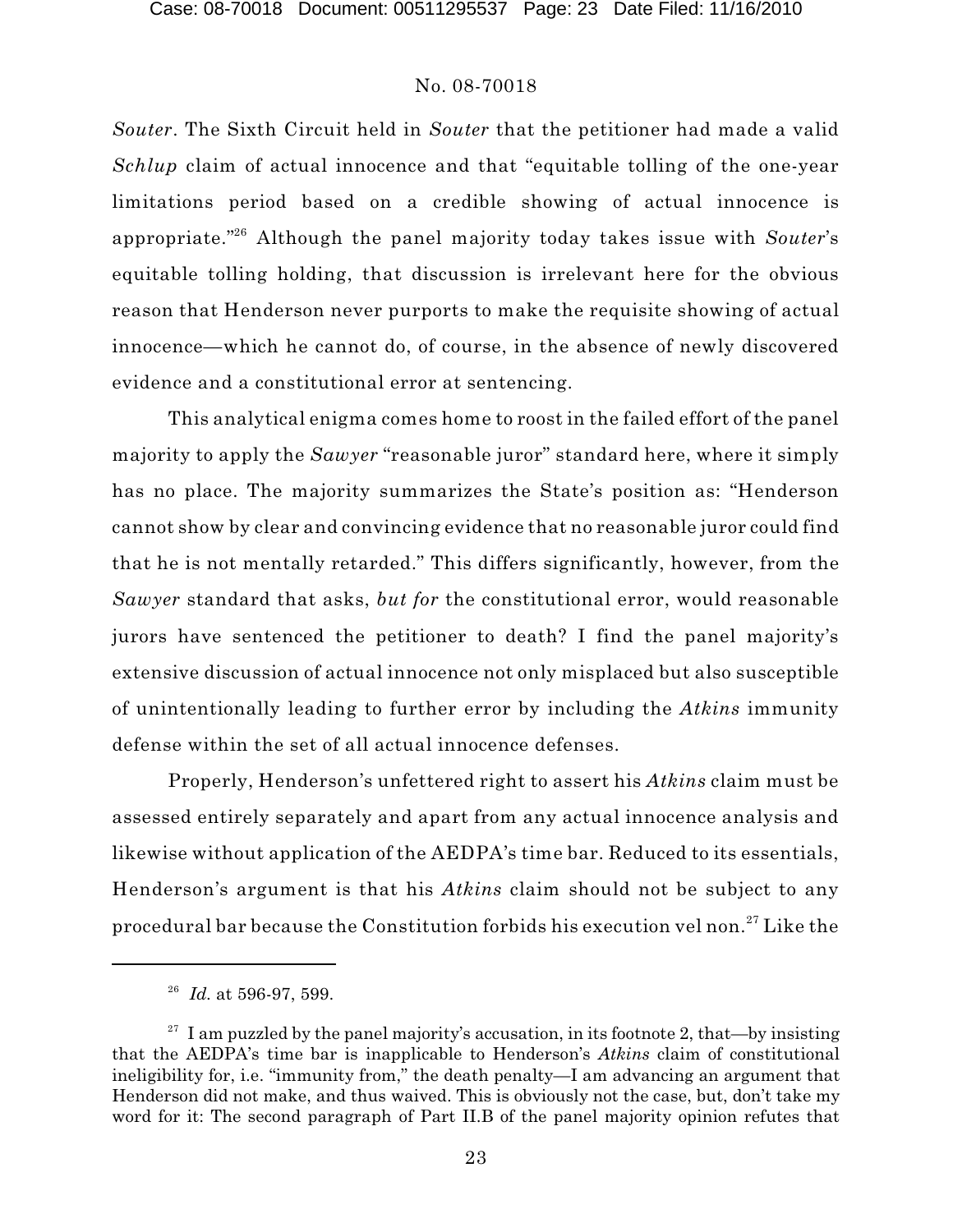panel majority in Part II.B of its opinion, I interpret Henderson to argue that a "fundamental miscarriage of justice" would result if, at this juncture, the AEDPA's statute of limitations were allowed to bar his *Atkins* claim. Even though to date the miscarriage of justice principle has only been applied as an exception to procedurally defaulted claims, that maxim is equally applicable to putatively time-barred claims. As the Supreme Court stated almost thirty years ago: "In appropriate cases those principles [of comity and finality] must yield to the imperative of correcting a fundamentally unjust incarceration."<sup>28</sup> Most recently, the Court acknowledged:

What can "irrespective of any procedural bar" and "irrespective of equitable tolling" in Henderson's alternative argument possibly mean if not that the AEDPA's statute of limitations *does not apply to* his *Atkins* claim? Surely, he would not abandon his primary claim of equitable tolling if he were not asserting, in the alternative, the inapplicability of the AEDPA's time bar. When read in combination with its acknowledgment, in footnote 2, that Henderson devotes a paragraph in his brief to arguing my point—that *Atkins* claims are not subject to the AEDPA's time bar—the panel majority's footnote statement that my argument is "unasserted, unargued, unbriefed, and unraised" by Henderson just doesn't hold water.

To verify this, all that needs be done is to (1) take the panel majority's description of Henderson's alternative claim and my analysis of why Henderson's *Atkins* claim should not be barred by time or procedure, (2) set them down, side by side, and (3) read each in light of the other: It will be obvious that, together, the panel majority's succinct description of Henderson's unwaived argument and the quotation of Part II of Henderson's brief in the majority's footnote 2 describe precisely the position that I advocate here. The majority's mischaracterization of my point in its footnote 2 is, at best, a semantic quibble. So, if you take it at all, do so with a grain of salt.

<sup>28</sup> *Engle v. Isaac*, 456 U.S. 107, 134 (1982).

accusation when it correctly describes Henderson's "alternative claim" as:

*<sup>[</sup>I]rrespective of any procedural bar*, the court should reach the merits of his *Atkins* claim because he is actually innocent of the death penalty. . . . *[I]rrespective of equitable tolling*, the court must address the merits of his mental retardation claim because failing to do so would constitute a fundamental miscarriage of justice $[] \ldots$  in a case in which the petitioner is actually innocent of the death penalty because he is mentally retarded and thus, under the Eighth Amendment of the Constitution, ineligible for capital punishment (emphases added).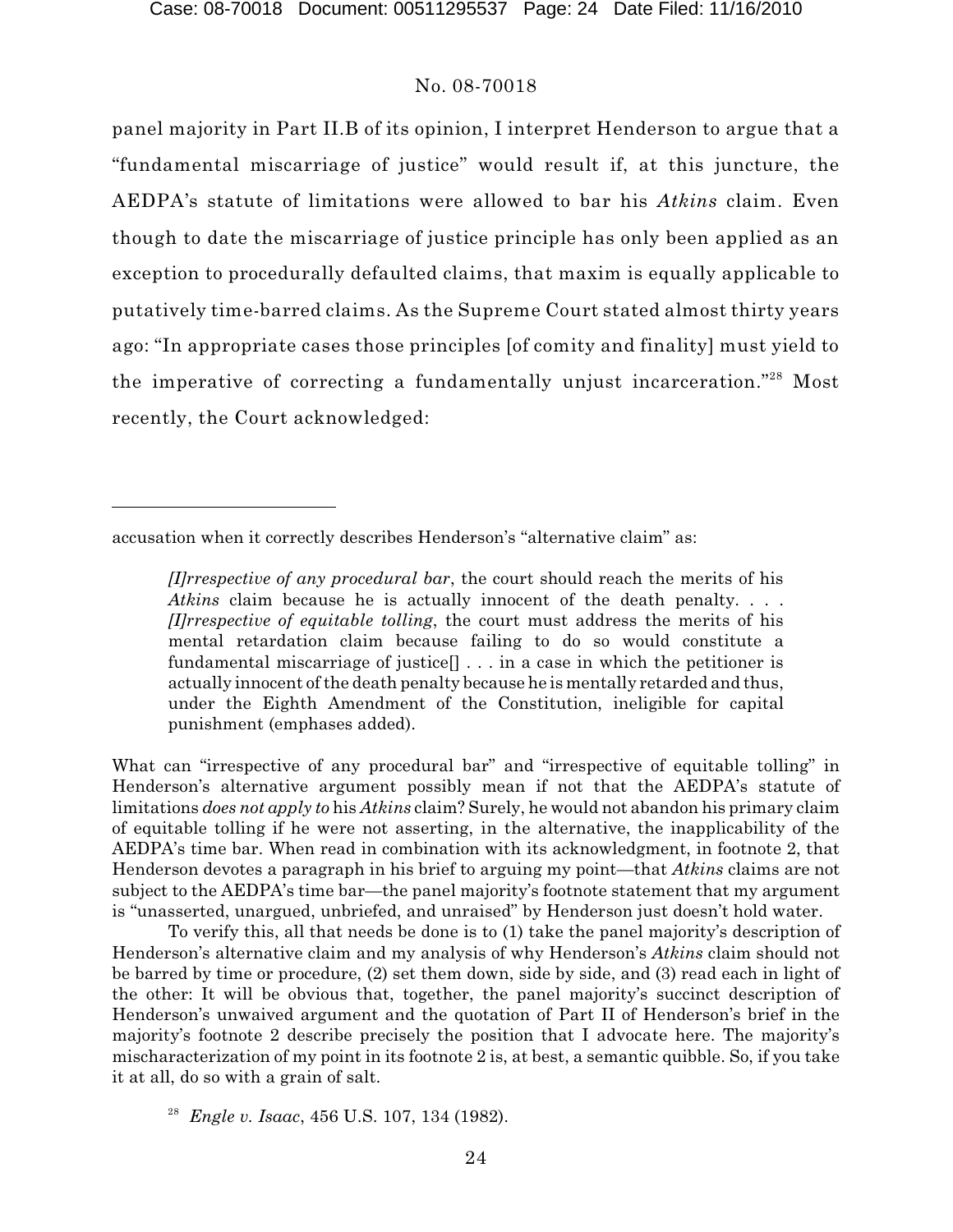AEDPA seeks [to eliminate delays in the federal habeas review process] without undermining basic habeas corpus principles and while seeking to harmonize the new statute with prior law, under which a petition's timeliness was always determined under equitable principles. . . . The importance of the Great Writ, the only writ explicitly protected by the Constitution, Art. I, § 9, cl. 2, along with congressional efforts to harmonize the new statute with prior law, counsels hesitancy before interpreting AEDPA's statutory silence as indicating a congressional intent to close courthouse doors that a strong equitable claim would ordinarily keep open. $^{\rm 29}$ 

If we were to condone the barring of Henderson's *Atkins* claim by the AEDPA's statute of limitations, without ever affording him a federal opportunity to demonstrate his intellectual disability, then allowing the State to execute him would not only be "fundamentally unjust"; it would be unconstitutional per se. $^{\rm 30}$ 

In conclusion, even though the panel majority is correct that Henderson does not assert a valid *Sawyer* claim of actual innocence, its reasoning is fatally flawed by erroneously presuming that every *Atkins* claim is necessarily an actual innocence claim. But, as I have laboriously demonstrated above, that assumption simply is wrong: *Sawyer* bars the execution of a petitioner who did not factually commit the elements of the crime that made it a capital offense or the aggravating factors that led the jury to impose the death penalty, or both. In stark contrast, *Atkins* bars the execution of an intellectually disabled petitioner even if the courts are absolutely certain (and the petitioner does not contest) that

 $^{29}$  Holland v. Florida, 130 S. Ct. 2549, 2562 (2010) (internal citation omitted).

 $30$  Traditionally, the "miscarriage of justice" exception has been considered to be synonymous with the "actual innocence" exception. *See Sawyer*, 505 U.S. at 339 (referring to "the miscarriage of justice, or 'actual innocence,' exception"). Nonetheless, there is a viable argument that the principle can extend beyond the precise nuances of "actual innocence" claims.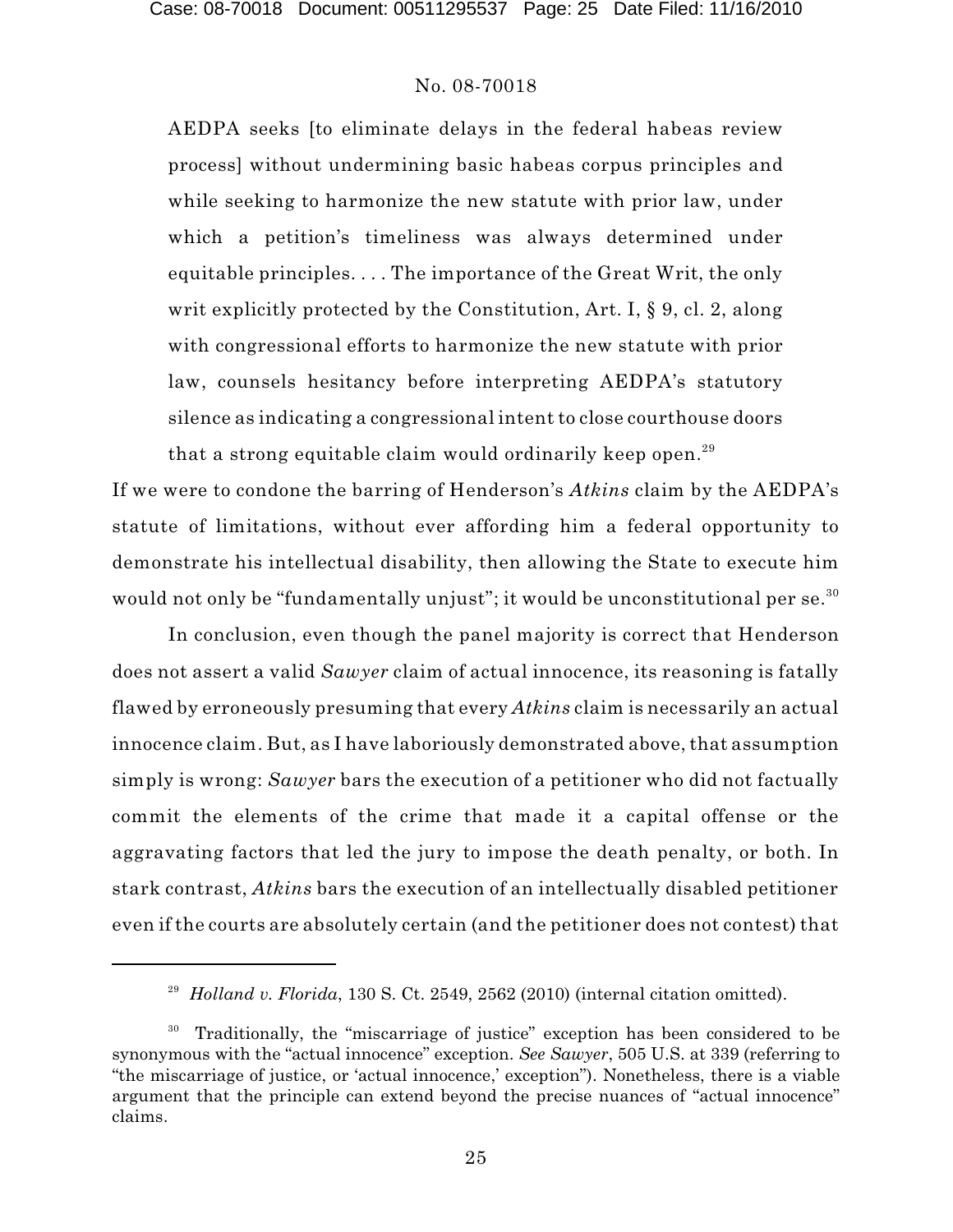he committed each element of the capital offense and that he is guilty of those aggravating factors that led to his death sentence.

Thus, it is its foundational error in classifying an *Atkins* claim as one of actual innocence that leads the panel majority to cause Henderson's claim to fail under the *Sawyer* analysis. This is error because his simply is not a claim of "actual innocence" to begin with. $31$  The obvious reason why his claim fails to meet the *Sawyer* standard is that the *Sawyer* standard is not applicable to an *Atkins* claim. The same is true of the AEDPA's statute of limitations: It was never meant to apply, and never should be applied, to an *Atkins* claim—or to a *Ford* or *Roper* claim for that matter. 32

Notably, the panel majority never addresses the substance of my analysis that <sup>31</sup> Henderson's *Atkins* claim was never meant to fit (and indeed cannot fit) into the actual innocence framework.

 $32$  In its footnote 2, the panel majority faults my dissent for not making "compatible company" with recent opinions that I joined. In cherry picking isolated statements in two of the cases that it references, however, the majority overlooks the outcomes reached in those opinions—outcomes that are very much compatible with my dissent.

In one, *Rivera v. Quarterman*, 505 F.3d 349 (5th Cir. 2007), we remanded the petitioner's *Atkins* claim for consideration of equitable tolling in light of our substantive determination that, indeed, the petitioner was intellectually disabled. Because the petitioner had sought equitable tolling on the ground that he lacked the mental capacity to represent himself *pro se*, we concluded that "the merits blend inseparably into the question of equitable tolling here" and that "answering whether [petitioner] is retarded is logically antecedent—if not a core element itself—to determining whether equitable tolling is available." *Id.* at 355. We therefore remanded the case to the district court for consideration of equitable tolling *in pari materiae* with our holding that Rivera's *Atkins* claim was meritorious. The sequence of the *Rivera* proceedings was precisely the reverse of that in the instant case. In *Rivera*, we did not—repeat, did not—*apply* the AEDPA's statute of limitations to bar the petitioner's *Atkins* claim. Similarly, in *In re Wilson*, 442 F.3d 872 (5th Cir. 2006), we declined to apply the AEDPA's statute of limitations to bar the petitioner's *Atkins* claim. Instead, we simply held that the timing of the particular petitioner's pursuit of his claim there at issue qualified for equitable tolling, implying nothing more than that *if* the AEDPA's time bar applied it would be trumped by equitable tolling. *See id.* at 878.

Incidentally, the other two cases to which the panel majority cites—and in which I did *not* join—relied on *In re Wilson* for the proposition that the AEDPA's statute of limitations bars an *Atkins* claim in the absence of equitable tolling. *See In re Lewis*, 484 F.3d 793, 798 n.20 (5th Cir. 2007) ("We have previously applied the limitations period to *Atkins* claims . . . .") (citing *In re Wilson*, 442 F.3d 872); *In re Johnson*, 325 F. App'x 337, 340 (5th Cir. 2009) ("[T]his